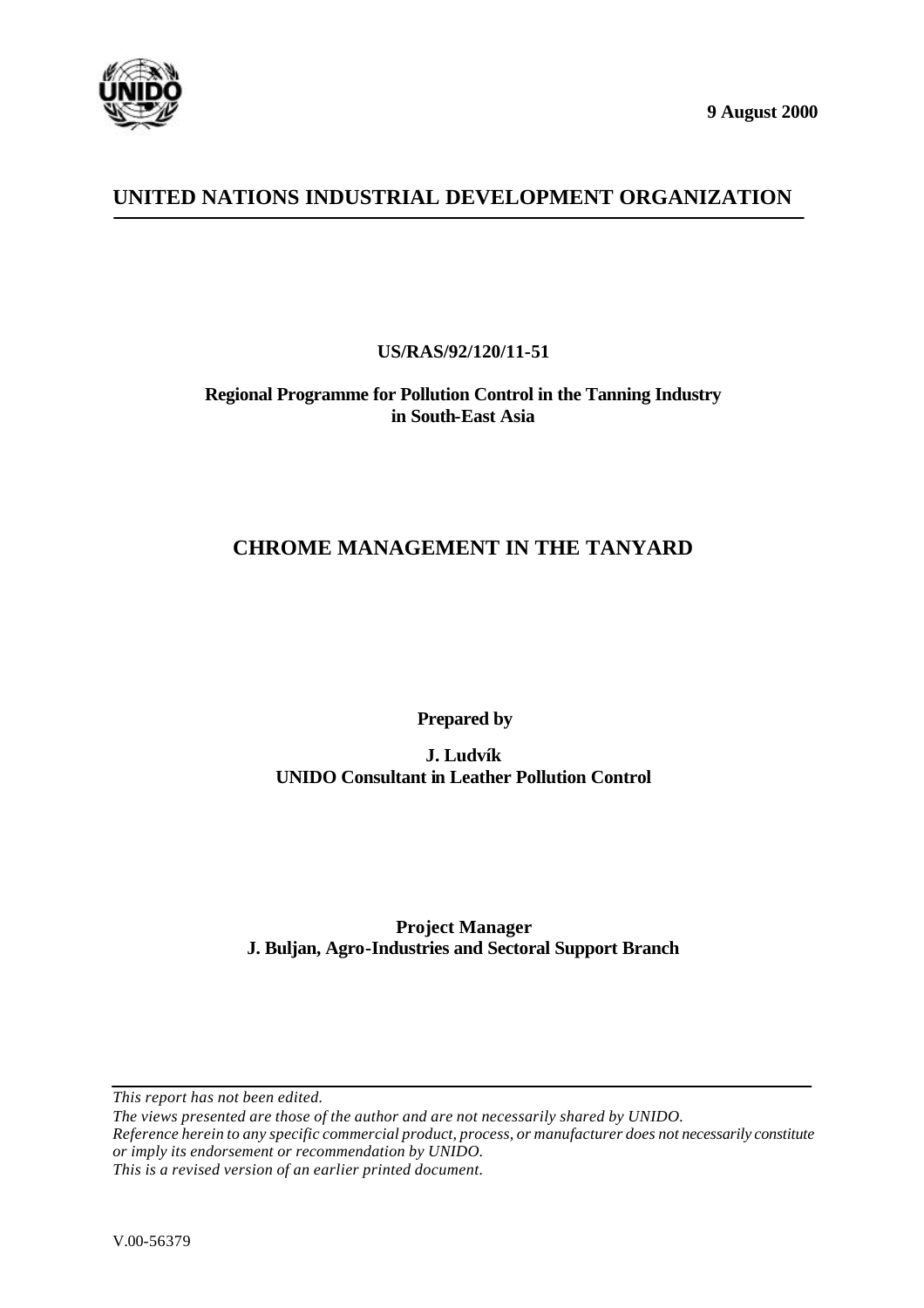# **CONTENTS**

# Page

| 29                                                  |
|-----------------------------------------------------|
|                                                     |
| 7. ADVANTAGES AND LIMITATIONS OF VARIOUS METHODS 33 |
|                                                     |
|                                                     |
|                                                     |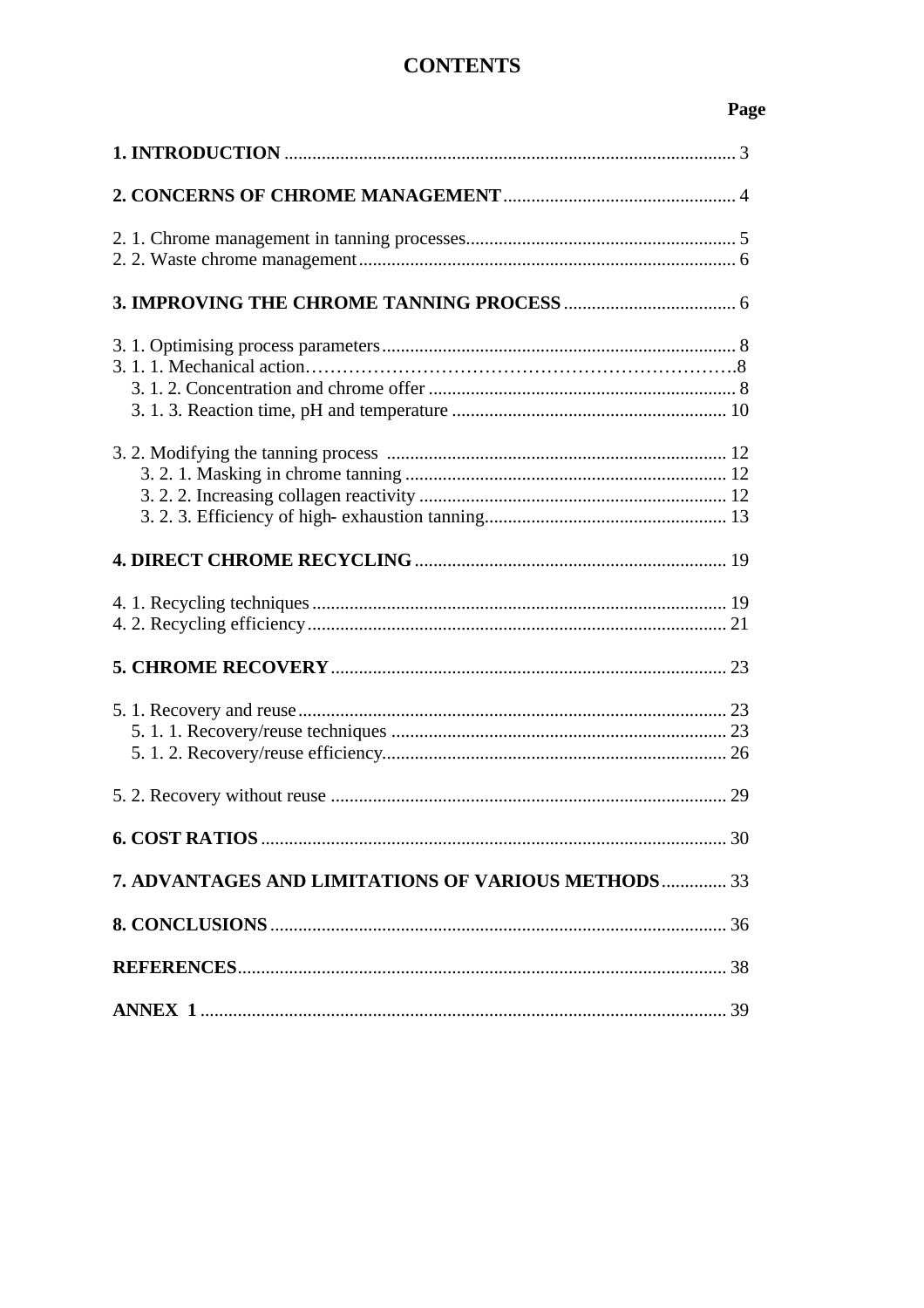#### **1. INTRODUCTION**

Chrome tanning is the most common type of tanning in the world. Chrome tanned leathers are characterised by top handling quality, high hydro-thermal stability, user-specific properties and versatile applicability. Waste chrome from leather manufacturing, however, poses a significant disposal problem.

Waste chrome is contained in:

|           | • Liquid waste:   | Spent floats from tanning and re-tanning, as well as waste from<br>sammying and draining. |
|-----------|-------------------|-------------------------------------------------------------------------------------------|
| $\bullet$ | Sludge:<br>during | Dewatered slurry resulting from sedimentation of suspended solids                         |
|           |                   | primary (physico-chemical) effluent treatment.                                            |
| $\bullet$ | Tanned (solid)    | Shavings, buffing dust and unusable (mostly wet blue)                                     |
|           | waste:            | split, as well as crust and finished leather trimmings.                                   |

Throughout the world, chrome discharge from tanneries is subject to strict regulations. That notwithstanding, chrome is a component that has to be strictly monitored.

The environmental impact of chrome discharged from tanneries has been a subject of extensive scientific and technical dispute. Although the legislative limits on the disposal of solid chrome-containing waste have been relaxed in some countries, liquid emissions remain strictly regulated throughout the world.

Limits on total chrome discharge in effluent vary widely between 0.05 and 10 mg/l for discharges into water bodies (direct discharge) and 1-50 mg/l on discharges into sewage systems (indirect discharge) (1).

Chrome-containing sludge is mostly disposed of in landfill which have to be provided with a leachate collection and treatment system. The use of sludge in land applications is governed by very strict regulations in most European countries (2). Monitoring focuses on such typical parameters as: initial chrome concentration in the soil (mg Cr/kg dry soil); Cr content in the sludge (mg Cr/kg of dry sludge); and cumulative (maximum) chrome load over a 10 year-period (kg Cr/hectare). Specific values for European countries and the United States of America are presented in Annex 1.1

Some tanned wastes are partly used in by-products, but most are deposited in landfill. Blue shavings and trimmings are used in the manufacture of leatherboard; they also undergo chemical and/or enzymatic hydrolysis, pyrolysis, and incineration (3). Recently, however, possibly owing to improved analytical methods and growing concern about protecting the environment, the presence of potentially harmful hexavalent chromium in leather has been detected.

Given the close link between chrome tanning and the environmental impact of leather manufacturing, chrome management is of primary importance in tanning operations. This paper provides updated information on chrome management and those techniques most frequently used to reduce the amount of chrome in tannery wastewater. By providing updated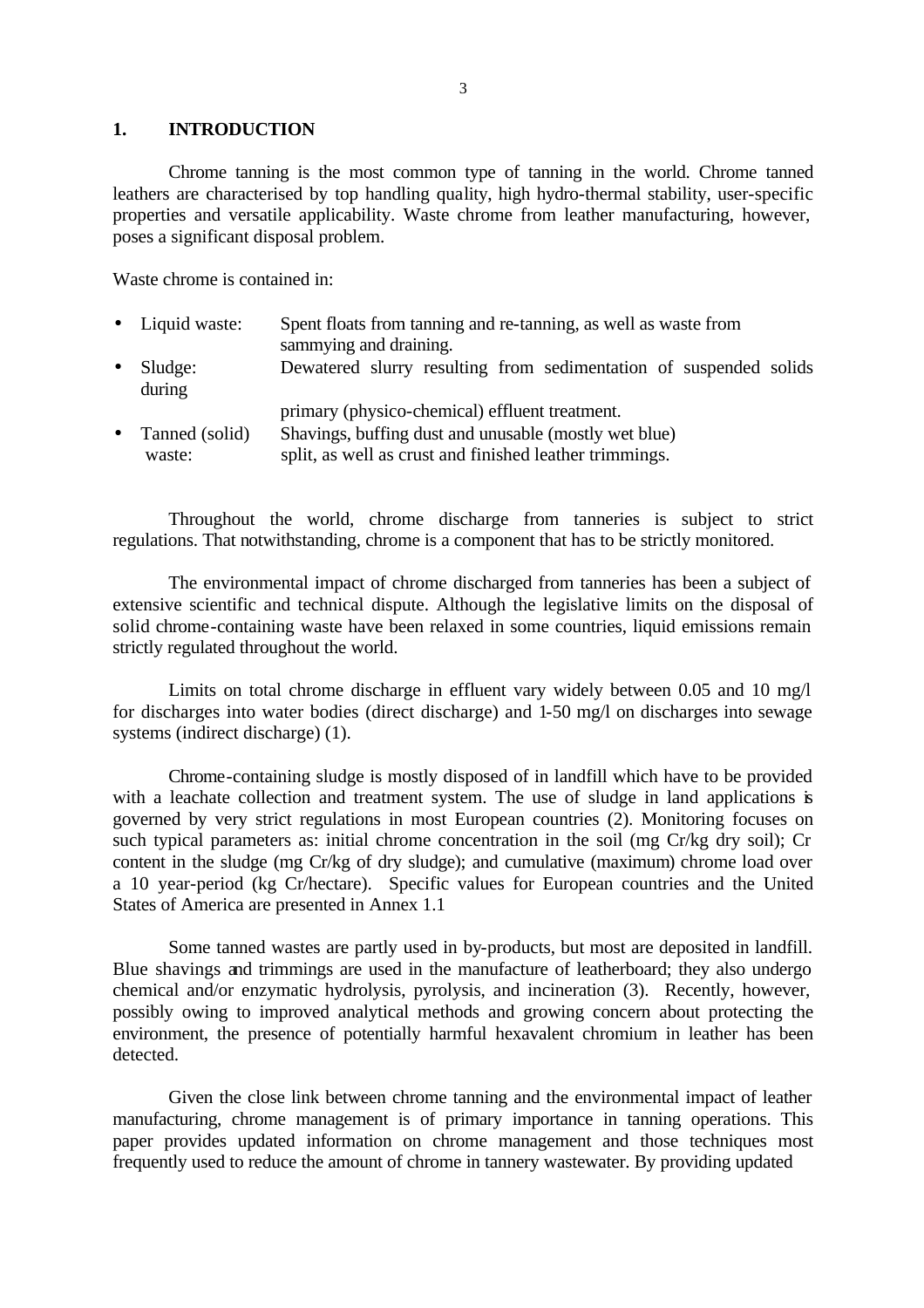information and citing practical experience, the paper aims at contributing to an expansion of leather manufacture without harming the environment unnecessarily.

### **2. CONCERNS OF CHROME MANAGEMENT**

A tanner's primary concern in chrome management is the balance or ratio between the amount of chrome remaining in grain leather and split, and the amount retained in the solid waste, and the amount discharged in effluent. A typical balance for conventional tanning is shown in Figure 1.



 **Figure 1 Chrome balance in leather manufacture according to (4)**

The balance is based on a general application of chrome tannin containing 25 %  $Cr_2O_3$  and neutral salts. It is calculated for the use of: (a)  $2\%$  Cr<sub>2</sub>O<sub>3</sub> on pelt weight for tanning; and (b) 1.2 %  $Cr_2O_3$  on shaved weight for re-tanning. In these models, it is also assumed that chrome reacts with pelt collagen in the form of basic chrome sulphate.

The share of chrome oxide distributed in leather and individual waste streams is illustrated in Figure 2.

 **Figure 2 Chrome oxide distribution in leather and waste, percentage**

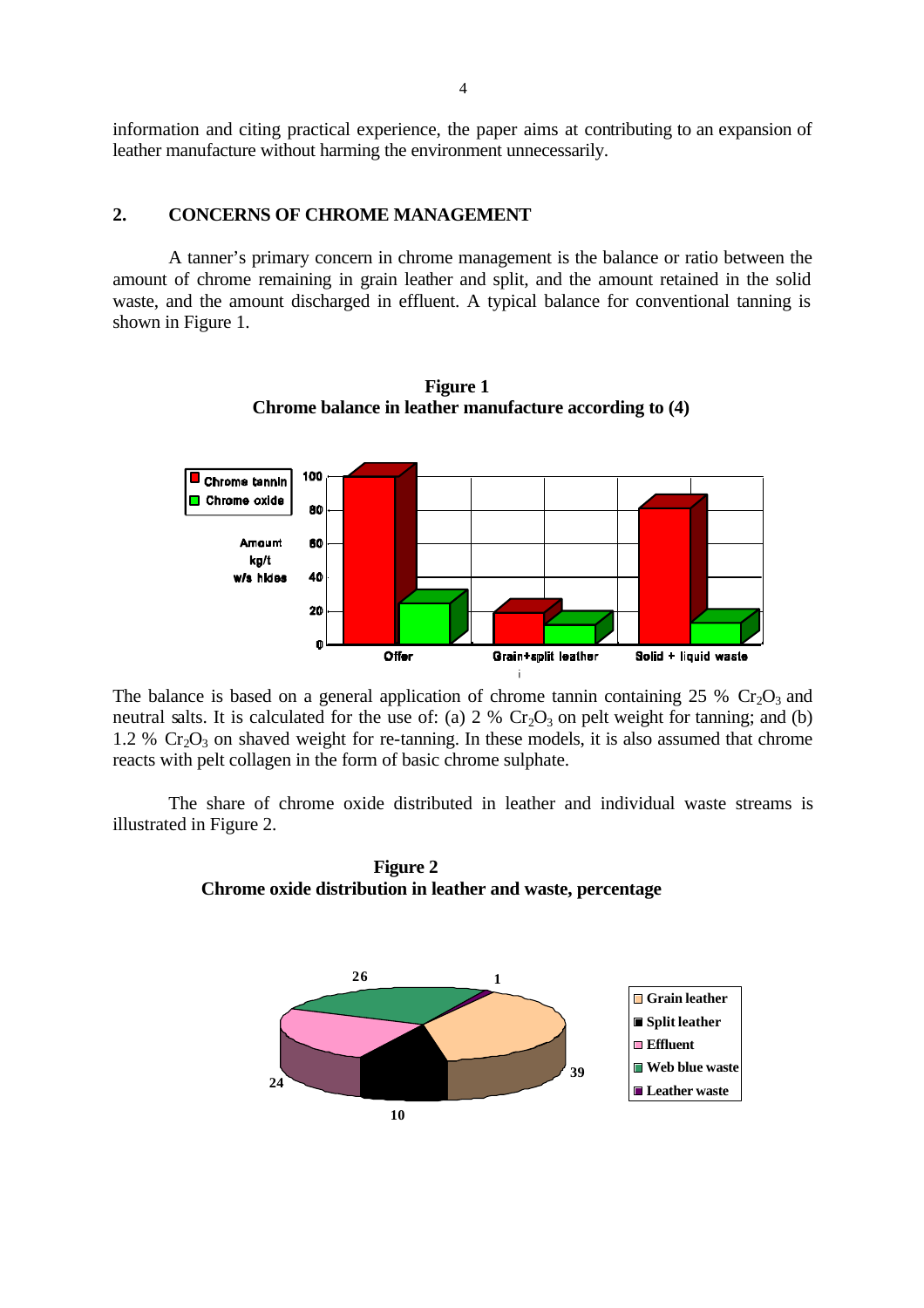### **2.1. Chrome management in tanning processes**

Pickling, tanning, sammying, draining and post-tanning are crucial operations in chrome management. The amount of chrome discharged in effluent in the course of processing one tonne of wet salted hides may be summarised as follows (5):

| Tanning      | $2 - 5$ kg Cr/t                              |
|--------------|----------------------------------------------|
| Post-tanning | $1 - 2$ kg Cr/t                              |
| Total        | 3 - 7 kg Cr/t, i.e.<br>5 - 10 kg $Cr_2O_3/t$ |

One example of the amount of chrome discharged in effluent from individual operations under standard technological conditions is shown in Table 1.

| Operation                          | $Cr_2O_3$ kg/t w/s hides |
|------------------------------------|--------------------------|
| Offer                              | 21                       |
| Discharge                          |                          |
| - spent tanning float              | 4.1                      |
| - sammying and draining floats     | 1.5                      |
| - post-tanning floats              | 1.3                      |
| - washing float after post-tanning | 0.2                      |
| - Total                            | 7.1                      |
| Utilization %                      |                          |

**Table 1 Chrome discharged in effluent from individual operations**

The example shown above is repeatedly found in practice. In general, chrome uptake under typical technological conditions is of the order of60 - 80 % of the offer.

 The share of chrome oxide discharged in effluent from individual operations is illustrated in Figure 3.



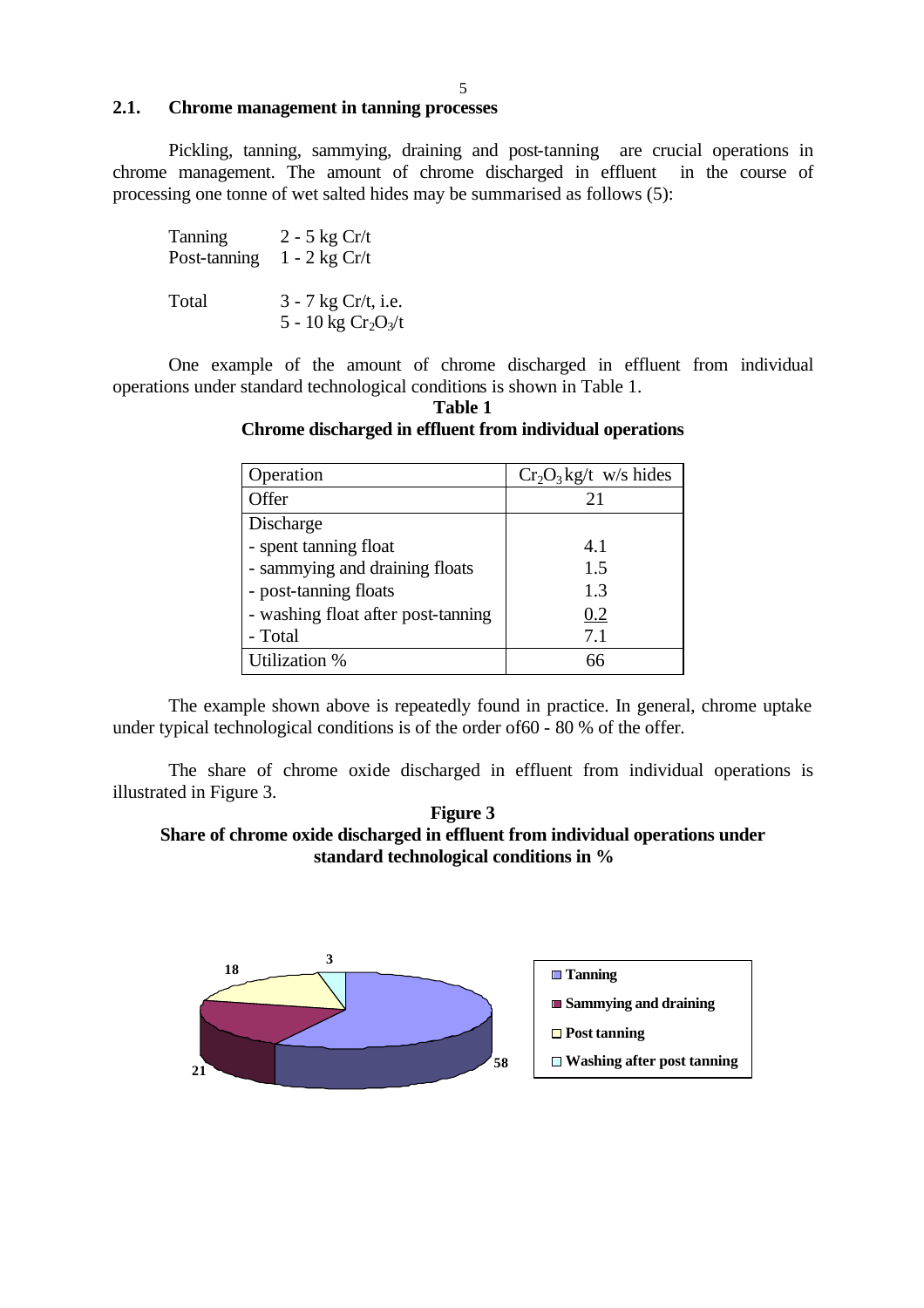Data in Figure 3 confirm that while the main portion of the chrome discharged comes from the tanning float, significant amounts are discharged from sammying and re-tanning. Chrome management must thus focus on all operations in the tanyard and the wet finishing department; maximising chrome uptake should be the first priority in any chrome management improvement project.

Quite recently, thought was given to the idea of replacing the chrome by another metal. Regrettably, practical experience to date, however, shows that no metal tanning agent matches the versatility of chrome (III). Total chrome replacement is possible if reduced hydro-thermal stability and lower handling qualities are acceptable. However, most end-uses of leather require high hydro-thermal stability. For example, shoe upper leather must withstand hot lasting and heat setting, while garment leather must withstand steam pressing.

The concept of wet white is considered an alternative. The pelt may be pretanned by aluminium/titanium salts, silicon dioxide gel, polyacrylates, syntans, aldehyde derivatives or other tanning agents (6). The wet white product with a partly stabilised structure can be split (should this not have been done after liming), shaved and trimmed. After mechanical processing, the main chrome tanning stage ensues, in the course of which only some 9.5 kg  $Cr_2O<sub>3</sub>/t$  wet salted (w/s) hides are needed in comparison to the conventional volume of 21 kg  $Cr_2O_2/t$  (7). The primary advantage is one of economising on the use of chrome and minimising the production of chrome tanned waste. That notwithstanding, for a variety of reasons (including difficulties assocaieted with shaving) wet white technology has found limited practical use hitherto and its commercial acceptance is low.

### **2.2. Waste chrome management**

The management of waste chrome is not a matter to be neglected either. The amount discharged under standard technological conditions, 3 - 7 kg Cr/t w/s hides, represents a concentration of 60 - 140 mg Cr/l in mixed wastewater streams within a total water consumption of 50 m3/t w/s hides. This concentration is not acceptable in many countries given the legislative limits on direct/indirect effluent discharge and sludge landfilling. Thus, every chrome management project has to address the problem of reducing the chrome concentration in effluent not only by maximising chrome exhaustion in tanning, but also by applying supplementary methods, such as recycling chrome-tanning floats and chrome recovery/reuse.

### **3. IMPROVING THE CHROME TANNING PROCESS**

The standard chrome tanning process can be roughly divided into three phases: pickling, tanning and basification. Previously these phases were kept strictly separate and were carried out in sequence, whereas today they often overlap.

#### **Pickling**

Pelts are acidified in a salt solution. A combination of sulphuric and formic acid is frequently used in an amount of 1.0 - 1.8 % on pelt weight. Another combination uses sulphuric acid and sodium formate. The pickle float must contain at least 5 % neutral salts on pelt weight in order to prevent acid swelling of the collagen. Sodium chloride, NaCl, is generally used for this purpose. Under standard conditions, 40 - 60 % float on pelt weight is applied, the pickling time being 1-2 hours and the float pH 2.8 - 3.0.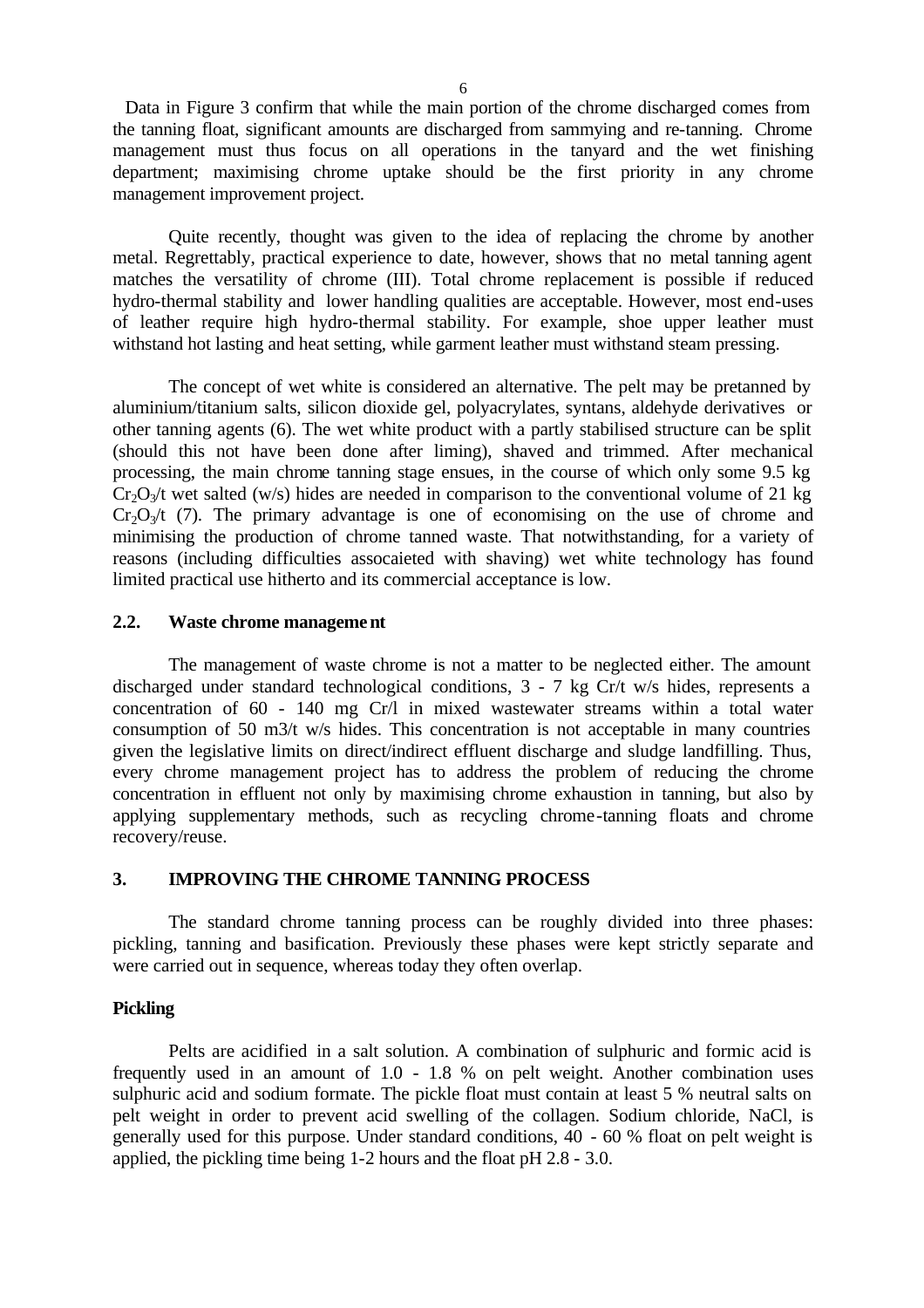**Tanning**

Reaction sites for chrome tanning are the ionised carboxyl groups on side chains of the collagen. The lateral cross-linking of chrome complexes was suggested, e.g.

$$
\begin{array}{ccccccc} & & & & \mathsf{OH}_2 & & \mathsf{H}_2\mathsf{O} & & & \\ & & & & \mathsf{CH} - & \mathsf{CH}_2 - \mathsf{CH}_2 & -\mathsf{C}' & \mathsf{O} & \mathsf{H} & & \mathsf{O} & \mathsf{O} & \mathsf{H}_2\mathsf{O} & & \\ & & & & & \mathsf{C}\mathsf{r} & \mathsf{O} & \mathsf{H} & \mathsf{O} & \mathsf{C}\mathsf{r} & \mathsf{O} & \mathsf{G} & \mathsf{H}_2\mathsf{O} & & & \\ & & & & & \mathsf{O} & \mathsf{H}_2 & & \mathsf{H}_2\mathsf{O} & & & & \mathsf{H}_2\mathsf{O} & & & \\ & & & & & & \mathsf{H}_2\mathsf{O} & & & & & \mathsf{H}_2\mathsf{O} & & & & \\ \end{array}
$$

In this structure the chrome complexes are bound to side chains of glutamic acids. Similarly, they can be bound on side chains of aspartic acids.

Tanning starts in the pickling float. Most commercial chrome tannin products are used in powder form; they contain about 25 %  $Cr_2O_3$  of 33 % basicity. Basic chrome sulphate liquors are also used. These liquors are prepared by reducing the Na/K dichromates in the presence of sulphuric acid. As a rule, reduction is carried out using sulphur dioxide or technical sugars.

The corresponding chrome offer in tanning is usually 1.5 - 2.5 %  $Cr_2O_3$  on pelt weight. Under standard conditions, 60 - 80 % float on pelt weight is used.

### **Basification**

Basification ensues during the tanning operation in order to neutralise pickling acids and any acid produced in reaction with the collagen. At the same time, the reactivity of chrome complexes is enhanced on account of their basicity; it increases steadily from 33 % up to 66 % at the end of the tanning process.

Sodium hydrogen carbonate is often used as a basification agent. Usually the dosage is given towards the end of the tanning process in several portions in a total amount of 0.8 - 1.2 % on pelt weight in order to achieve a final pH 3.8 - 4.2 in the float. Magnesia, usually containing 60 % MgO, may also be used as a self basifying agent. Owing to its low solubility, the latter reacts very slowly with acids. It can be added at the start of tanning in an amount of 0.6 - 0.8 % on pelt weight, gradually increasing the float pH to 3.8 - 4.2. Chrome tannins containing a self basifying component based on MgO or dolomite are also commercially available. In that case, the basification agent need not be added separately. In a conventional procedure, the tanning and basification operation should be finished at a float temperature of 35 - 40°C. The drumming time should be at least 6 - 8 hours. As a rule, the chrome concentration in spent float is in a range of  $3.5 - 7.0$  g Cr<sub>2</sub>O<sub>3</sub>/l. After drumming, the leather is unloaded, drained and sammed.

In order to improve the chrome tanning process, it is essential that the chrome uptake be increased so as to reduce the chrome concentration in residual floats to a maximum degree. Two main approaches to increasing the chrome uptake during the tanning process are adopted: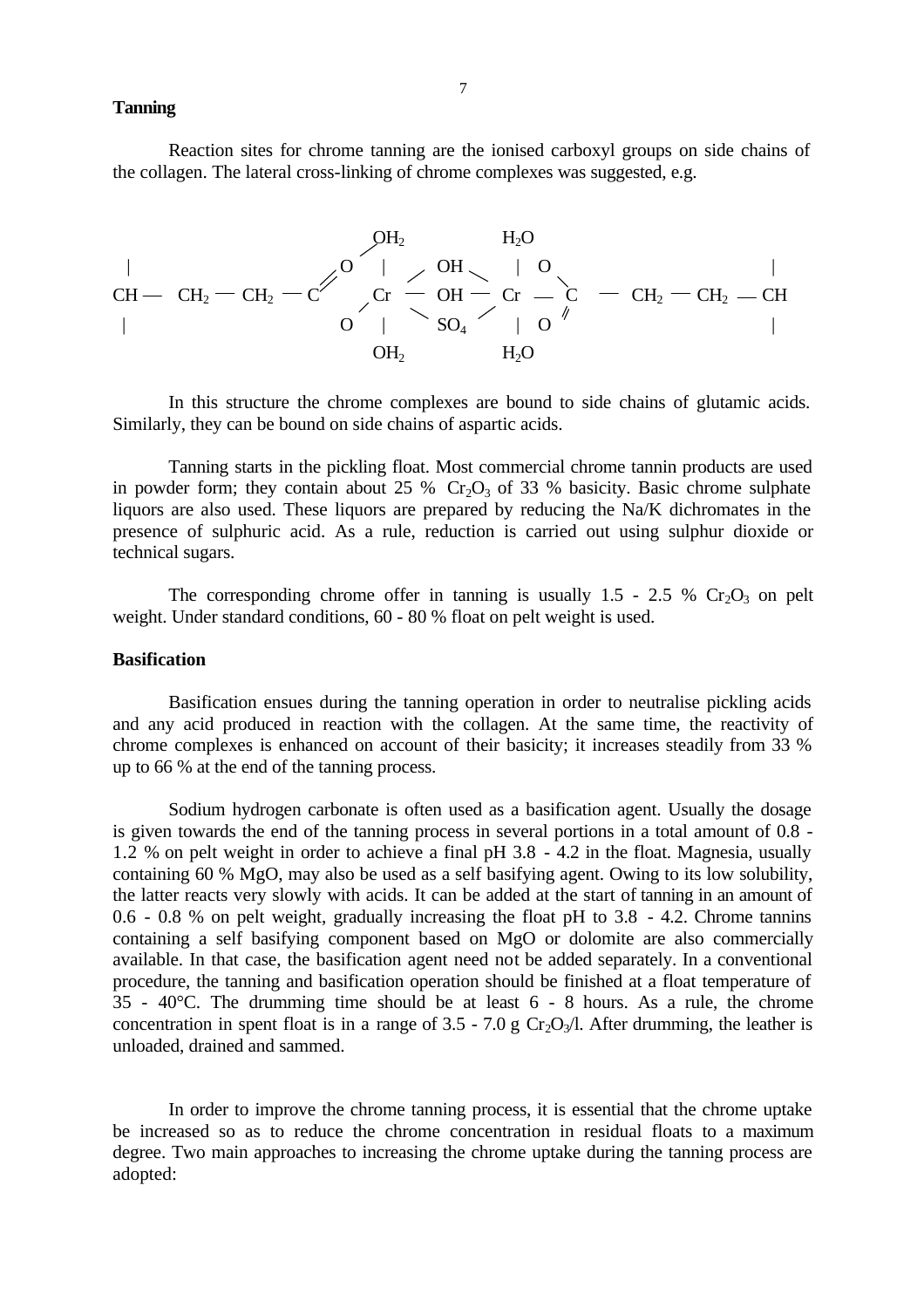- Optimising the process parameters-
- Modifying the tanning process

Both approaches offer various options of increasing the process efficiency.

### **3.1. Optimising the process parameters**

Mechanical action, concentration of the chrome and its offer, pH, temperature and reaction time are the main parameters that have to be optimised in order to increase process efficiency, improve chrome uptake and decrease/minimise chrome concentration in effluent.

### **3.1.1. Mechanical action**

Mechanical action, agitation in the drum, is the prime means of transporting chemicals into the substrate. In the case of chrome tannins, intensive agitation is indispensable to achieving good chrome penetration and securing the time needed to complete the reaction of the whole system. The intensity of agitation is primarily governed by the drum dimensions and speed. In practical terms, optimum mechanical action is given when the drum speed is some two thirds of the critical rate (6).

#### **3.1.2. Concentration and chrome offer**

The efficiency of chrome tannin uptake depends on the concentration in the solution which, in turn, is a decisive factor in diffusion. The higher the chrome concentration in the float, the faster the chrome penetration into the fibre structure. Similarly, the lower the concentration, the slower the rate of the reaction between collagen and chrome. Good penetration is a precondition for the final through-reaction in all layers of the pelt. All tanning recipes address this fact and prescribe a certain excess offer of tannin agent for reasons of safety and quality. However, this always causes problems with the chrome and other chemicals remaining in spent floats.

In the form of a binuclear basic chrome sulphate, chrome reacts quite specifically with ionised carboxyl groups of the collagen. The efficiency of chrome tanning, defined as a proportion of the chrome offer fixed to the collagen, is illustrated in Figure 4.



Under standard conditions, the efficiency of chrome tanning and the simultaneous exhaustion of chrome from the float increases when the chrome offer decreases. However,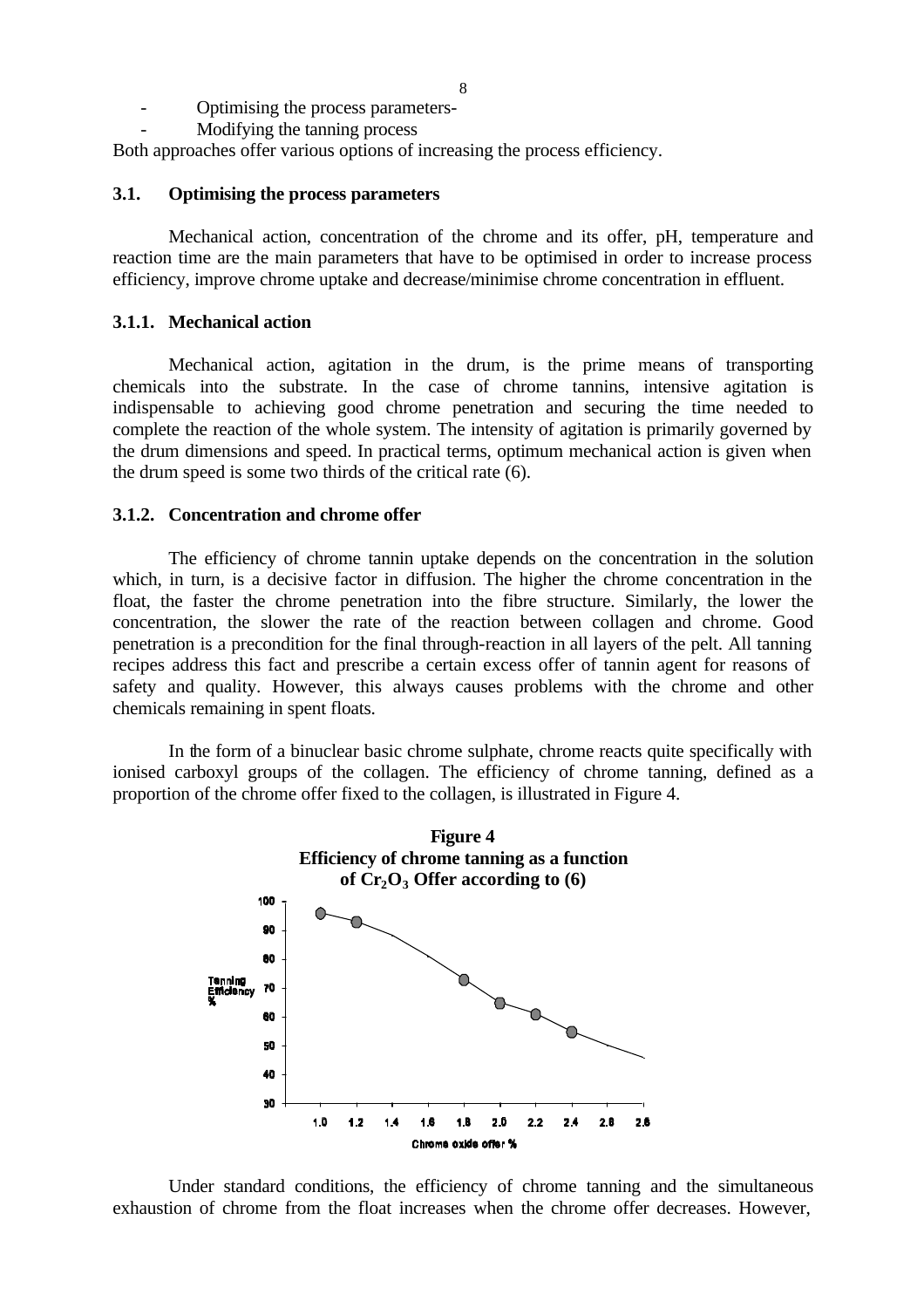there is a limit to reducing the chrome offer with respect to the shrinkage temperature. The effect of chrome offer on shrinkage temperature is shown in Figure 5.



Approximately 2%  $Cr_2O_3$  is sufficient to achieve a shrinkage temperature of 110<sup>o</sup>C or more; this affects the boil fastness of leather. Increasing the chrome offer further yields no practical benefit. With an offer of 2 %  $Cr_2O_3$ , chrome tanning reaches an efficiency of only 65 % (see Figure 4) , whereas in practice efficiencies of 60-80 % can be achieved with less.

A shrinkage temperature of 100°C can actually be reached with an offer of about 1 %  $Cr_2O_3$ . However, under normal conditions, applying a chrome offer of less than 1.6 - 1.7 %  $Cr<sub>2</sub>O<sub>3</sub>$  may make it difficult to achieve boil fastness and obtain a uniform cross-sectional distribution of chrome throughout the leather (8).

If the chrome offer increases, the chrome content in leather will also increase, as shown in Figure 6.

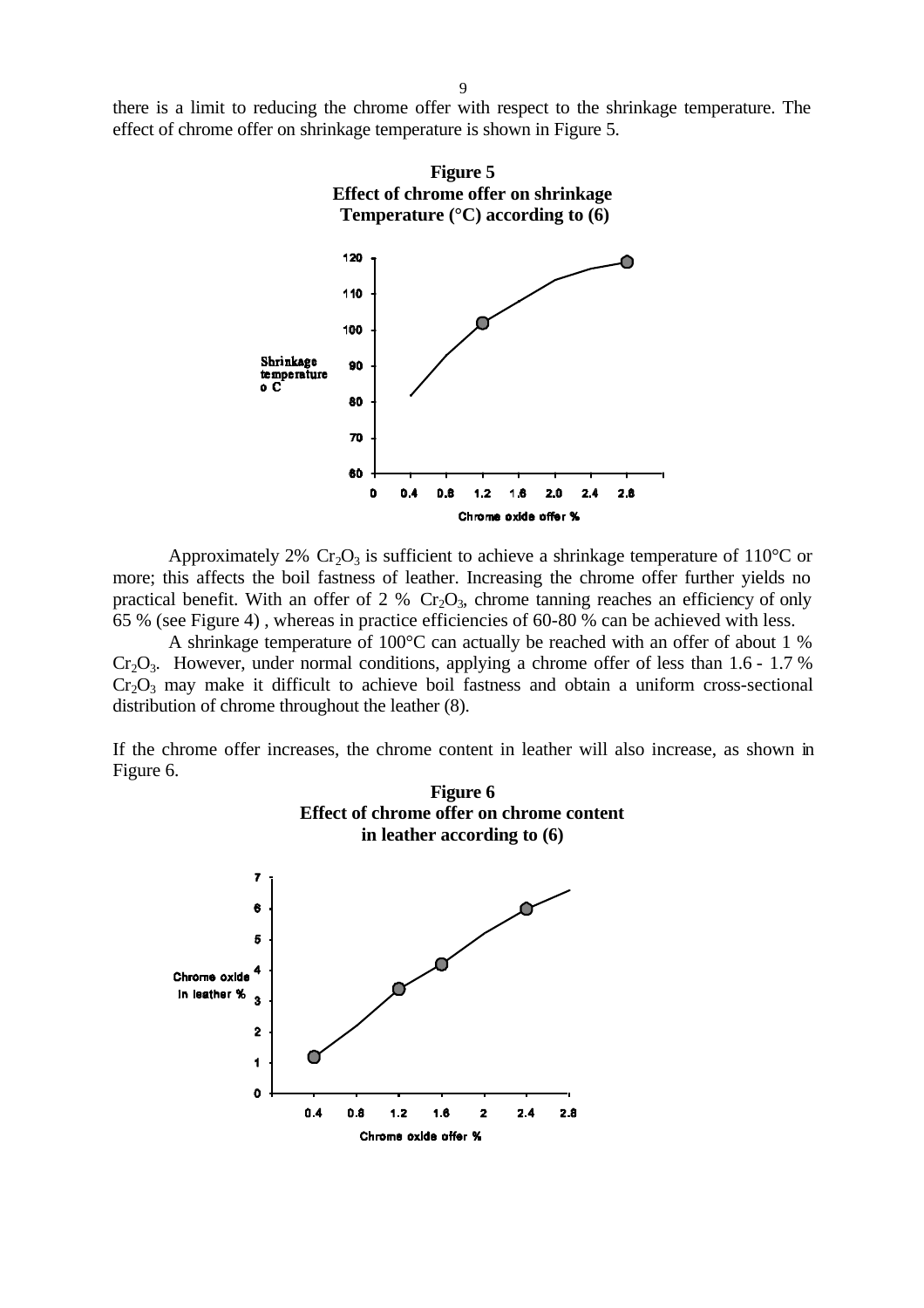Leather tanned with an offer of about 2 %  $Cr_2O_3$  contains 4 - 5 %  $Cr_2O_3$ . In practice, a chrome content of about 3.5 %  $Cr_2O_3$  is needed in order to achieve a shrinkage temperature of 100oC (8).

For quality reasons, when applying a standard tanning procedure, the tanner has to take care to minimise the chrome offer and reduce the chrome concentration in effluent. When aiming to reduce the chrome concentration in effluent without impairing leather performance and quality, the tanner should make every effort to optimise other process parameters and/or modify the tanning process.

#### **3.1.3. Reaction time, pH and temperature**

The tanning reaction is an equilibrium system. The increase in reaction time means that the reaction will finish closer to the point of equilibrium, i.e. the longer process time results in more chrome being fixed to the collagen.

Under constant conditions, chrome content in leather and shrinkage temperature increase with tanning time (9). More efficient chrome uptake, increased chrome content in leather and higher shrinkage temperature can also be achieved using higher pH values. The effect of pH on the tanning reaction is associated with the pH influence on chrome species. It is known that a chrome complex solution of 33 % basicity has pH 2.8 and contains mostly binuclear species while a chrome complex solution of 50 % basicity has pH 3.5 and contains more astringent trinuclear and larger ions.

It is important to recognise the difference between pH and temperature in terms of their impact on chrome fixation and the corresponding shrinkage temperature. Increasing either the temperature or the pH of chrome tannage will always increase chrome fixation. It is also generally true that increasing the chrome content of a leather will increase the shrinkage temperature. However, it should be remembered that increasing the temperature primarily governs chrome fixation, whereas increasing pH primarily governs the rise in shrinkage temperature.

Furthermore, the relationship between chrome uptake and shrinkage temperature depends on the manner in which the tanning reaction is conducted: more specifically, the timetable for temperature and pH rise during tannage.

- The earlier the heating is started, the higher the chrome uptake will be. In other words, the later the heating is applied, the lower the chrome uptake will be.
- The heating timetable has little or no effect on the shrinkage temperature ultimately achieved. Conversely, the basification timetable has little or no effect on the chrome uptake.
- Early basification is likely to yield a lower shrinkage temperature, but late basification will have neither a positive nor negative effect on shrinkage temperature.
- Maximum shrinkage temperature is achieved by slow, regular increments in pH during basification.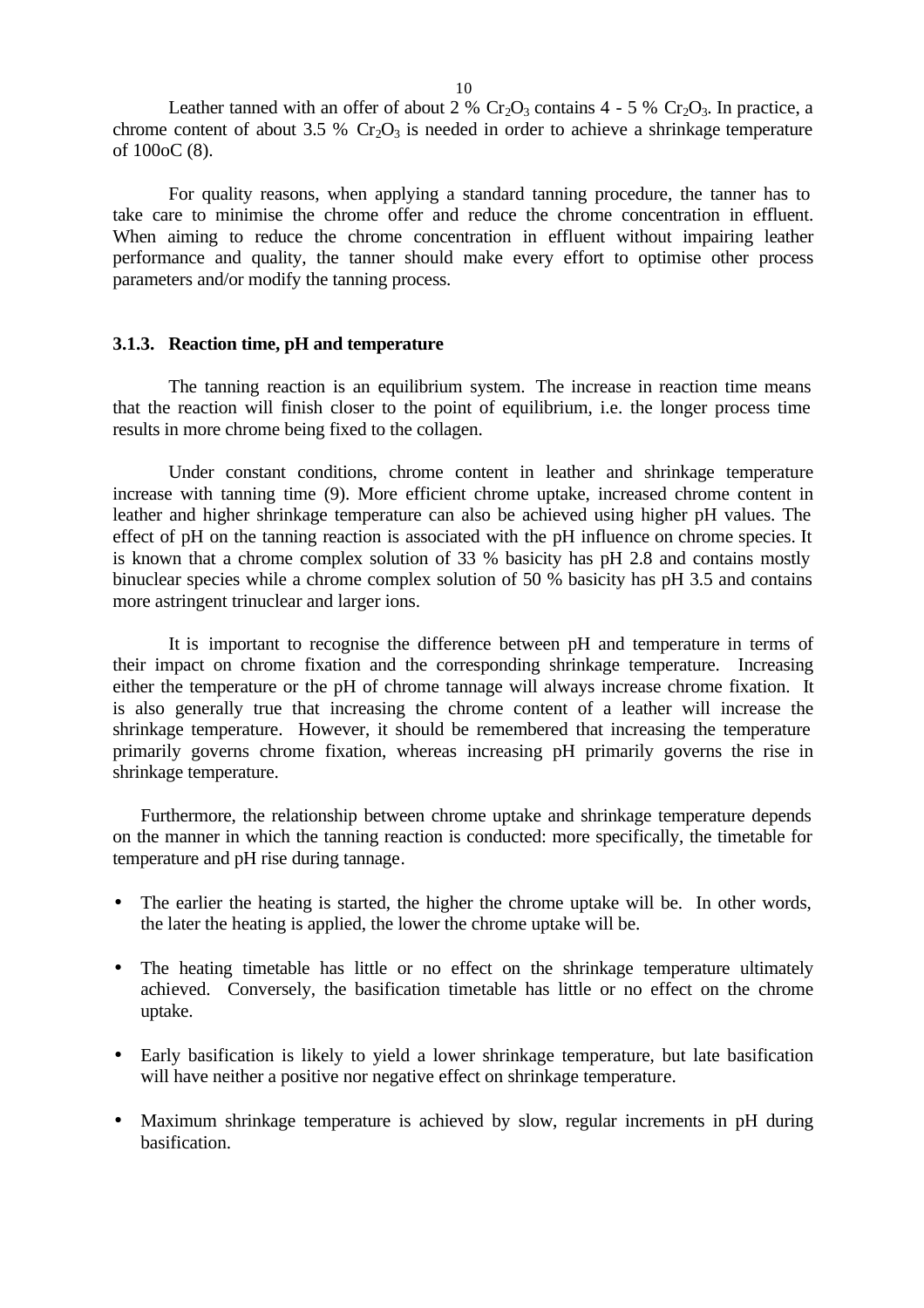In an effort to increase the chrome uptake and reduce the chrome concentration in effluent, tanners have a tendency to carry out the tanning process at elevated pH and temperature levels. The problem is that of maintaining the reaction between the chrome complex and collagen and avoiding chrome precipitation. An example of changes in tanning efficiency in relation to the final float pH and temperature is given in Figure 7. The results are taken from a series of graphs which indicate 100% efficiency at pH 5.0 at all temperatures  $(6.11).$ 

**Figure 7 Effect of final pH and temperature (°C) on tanning efficiency in % of chrome offer fixed on collagen** 



By slow and careful basification, it is possible to basify to pH 5.0 without causing chrome staining and so achieve the highest chrome uptake. However, for commercial applications, such a procedure should not be recommended unless very strict process monitoring and control systems are in place.

Given the leather quality requirements and the need to decrease the chrome concentration in effluent, the factors to be optimised in the chrome tanning process are summarised in Figure 8 below which is based on a survey conducted by (6).



| <b>Reduce</b>                      | <b>Increase</b>      |
|------------------------------------|----------------------|
| Chrome offer                       | Mechanical action    |
| Pace of pH and temperature changes | Temperature          |
|                                    | pH                   |
|                                    | <b>Reaction</b> time |

Many years of experience have shown that:

- Better chrome uptake and reduced chrome concentration in effluent can be achieved by finishing the tanning at the highest possible pH and temperature. End values of up to 40 - 45°C and pH 4.0 - 4.2 are advantageous.
- Benefits are obtained by using the least amount of chrome offer combined with a high chrome concentration in the float, extending the tanning time as far as possible and using high drum speeds. A chrome offer lower than 1.7 %  $Cr_2O_3$  is not recommended for commercial applications.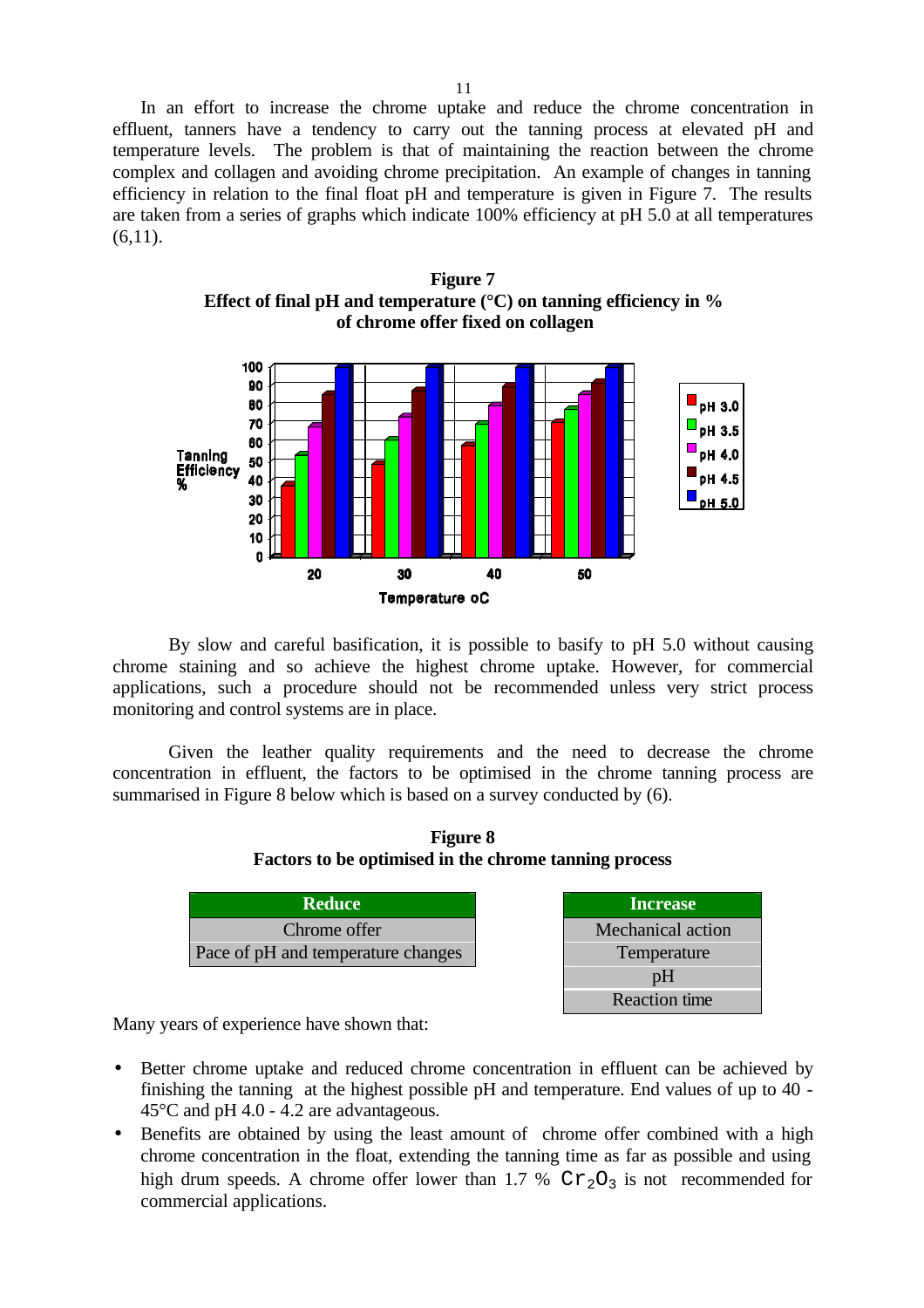### **3.2. Modifying the tanning process**

For the most part, modifications designed to improve chrome uptake and reduce chrome concentration in effluent involve masking the chrome tanning complex and increasing the collagen reactivity. All such modifications are usually combined with an optimisation of the tanning process parameters. A combination of process modifications and the optimisation of process parameters constitutes the basis for a modern, environment friendly high-exhaustion chrome tanning process.

#### **3.2.1. Masking in chrome tanning**

Masking is defined as the incorporation of certain reactive groups, i.e. ligands, into chrome tannin complexes. The purpose of masking by monobasic salts is to enhance the chrome penetration rate and permit basification to higher pH: i.e., to increase the pH value at which the chrome complex precipitates. Crosslinking masking salts can enhance chrome reactivity, but reduce penetration rate.

Dicarboxylic acids are well-known masking agents. Short chain dicarboxylic acid salts will produce cyclic, chelate complexes if the ring size is 5-7 membered; this will reduce the reactivity of chromium (III). Longer-chain dicarboxylic acid salts cross-link two chromium (III) molecular ions; this makes the chrome species bigger, thus increasing the reaction rate but decreasing the penetration rate. By including an organic acid, the complexes are less cationic, thus reducing the astringency or affinity to the collagen. The masked chromium salt penetrates the substance more easily and chrome distribution over the crosssection is more uniform. Today masked chrome tannins are commercially available. Tanning liquors with a low degree of masking are produced when acid dichromate is reduced with molasses.

Several other tanning auxiliaries are available on the market, usually based on some cross-linking function, e.g. aliphatic dicarboxylates, low molecular weight polyacrylates and syntans. They may be applied at the start of the tanning process or even form a part of the basification system. Another example refers to the use of a mixture of aliphatic dicarboxylic acids in the pickle and sodium aluminium silicate for basification (6). A more recent development is to increase the complexity of poorly bound or unbound chrome by applying low molecular weight polyacrylates during tanning or re-tanning (8).

### **3.2.2. Increasing collagen reactivity**

The main way of increasing collagen reactivity is to increase the number of carboxyl groups on the amino acid side chains in order to provide more sites for crosslinking. To this end, glyoxylic acid was suggested as a means of condensing additional carboxyl groups into the collagen, using the Mannich reaction (12).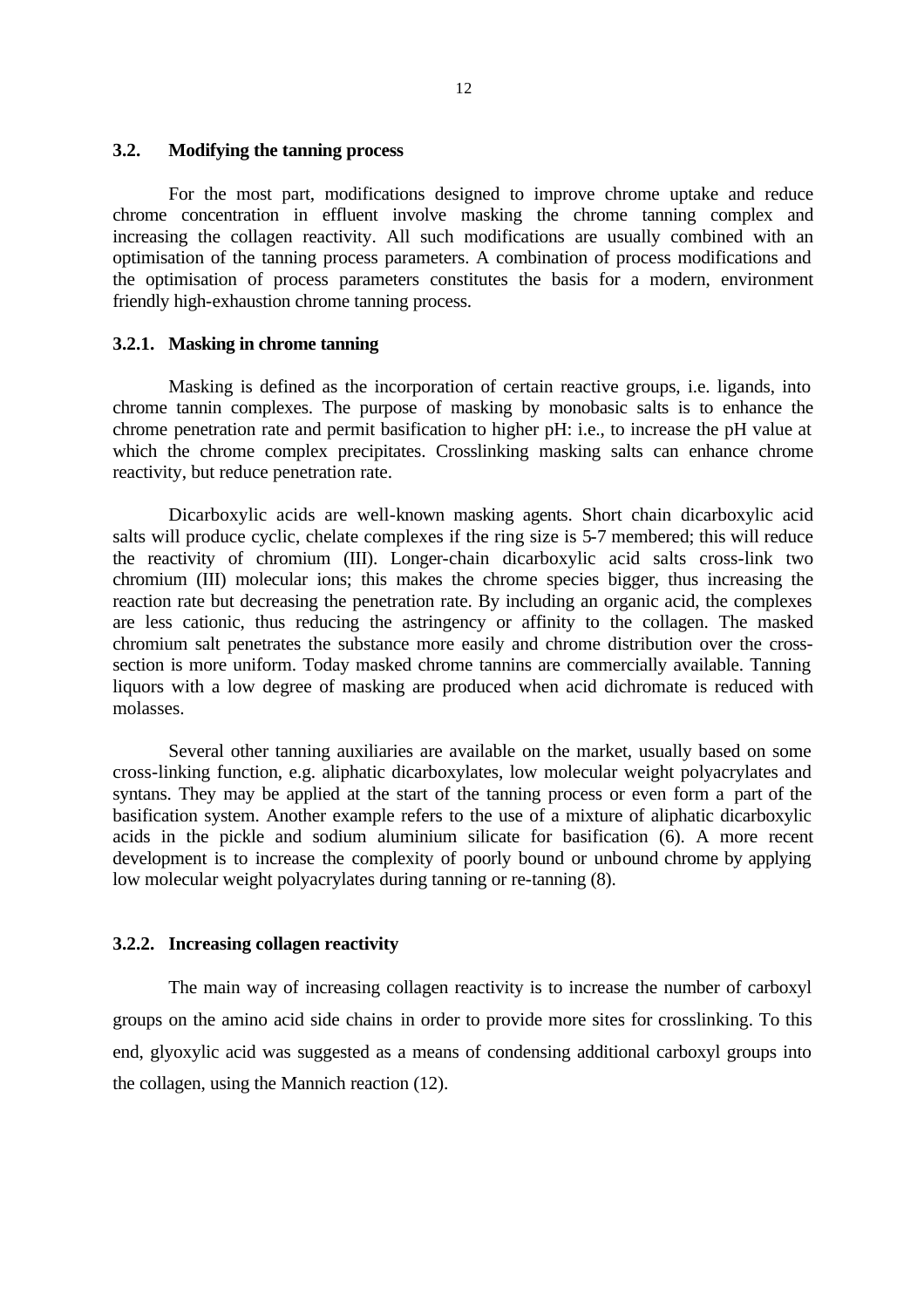Glyoxylic acid has been found to facilitate tanning when used in the pickle prior to chrome tanning. By converting amine groups to carboxyl groups, additional sites are created for the chrome to react with the collagen. The chrome offered is thus exhausted more effectively and fixed more firmly than in conventional tanning. Tanning auxiliaries based on glyoxylic acid are also commercially available.

### **3.2.3. Efficiency of high-exhaustion tanning**

Illustrated below are some examples of high-exhaustion tanning procedures and their effects on reducing chrome content in residual floats.

### **Example 1: Masking in chrome tanning**

- Pelt: Grain split 3.2 mm.
- Pickle: Common salt, formic and sulphuric acid, 20-40 % water, 20 °C, 80 min.
- Tannage: 33 % basic chrome sulphate containing 26 %  $Cr_2O_3$ , run 60 min, high reactive organically masked self-basifying chrome tannin with 7 %

 $Cr_2O_3$ , run 8 hr, final temperature 42°C.

The results of a high-exhaustion tanning process according to Example 1 above compared to a conventional chrome tanning can be seen in Table 2.

|                | Tanning C |                                     | <b>Tanning HE</b> |               |
|----------------|-----------|-------------------------------------|-------------------|---------------|
|                | pH        | g Cr <sub>2</sub> O <sub>3</sub> /l | pH                | $g Cr_2O_3/l$ |
| Chrome         | 3.6       | 6.99                                | 4.2               | 0.30          |
| tanning        |           |                                     |                   |               |
| Sammying       |           | 5.99                                |                   | 0.19          |
| Post-tanning 1 | 4.5       | 1.01                                | 4.6               | 0.11          |
| Post-tanning 2 | 3.8       | 0.49                                | 4.1               | 0.09          |
| Washing        | 3.9       | 0.11                                | 4.1               | 0.02          |

**Table 2 Chrome concentration in residual floats from high-exhaustion and conventional tanning process according to (13)**

**Tanning C - conventional, 1.9 % Cr2O3 on pelt weight Tanning HE - high-exhaustion, 1.3 % Cr2O3 on pelt weight**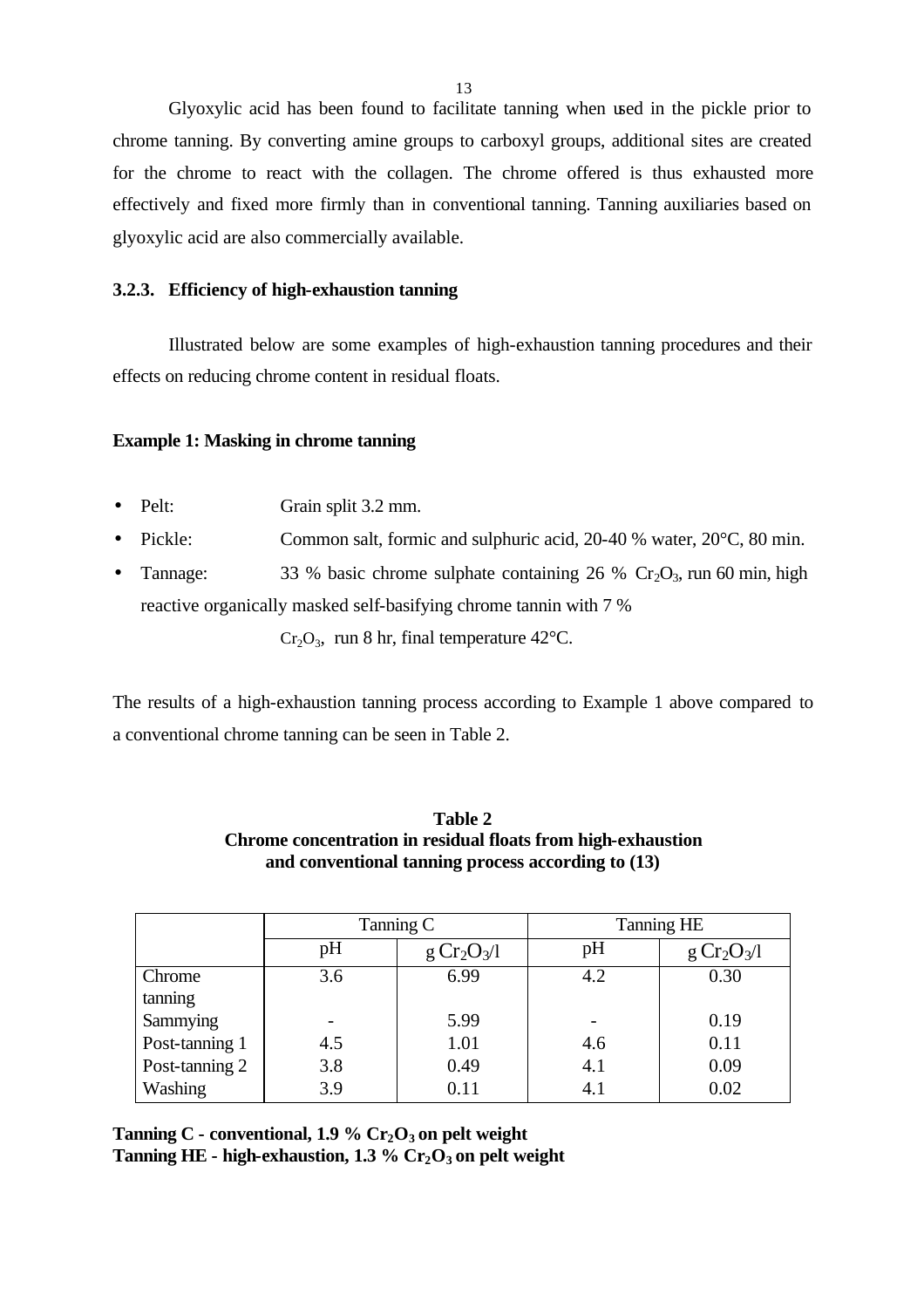After recalculating the figures given in Table 2 with respect to float volume, one may compute the following balance of unused chrome (see Figure 9):

> **Figure 9 Unused chrome in residual floats from high-exhaustion and conventional tanning processes according to (13)**

**Tanning C - conventional, 1.9 % Cr2O3 on pelt weight Tanning HE - high-exhaustion, 1.3 % Cr2O3 on pelt weight** 



# **Tanning C**

 **Tanning HE**

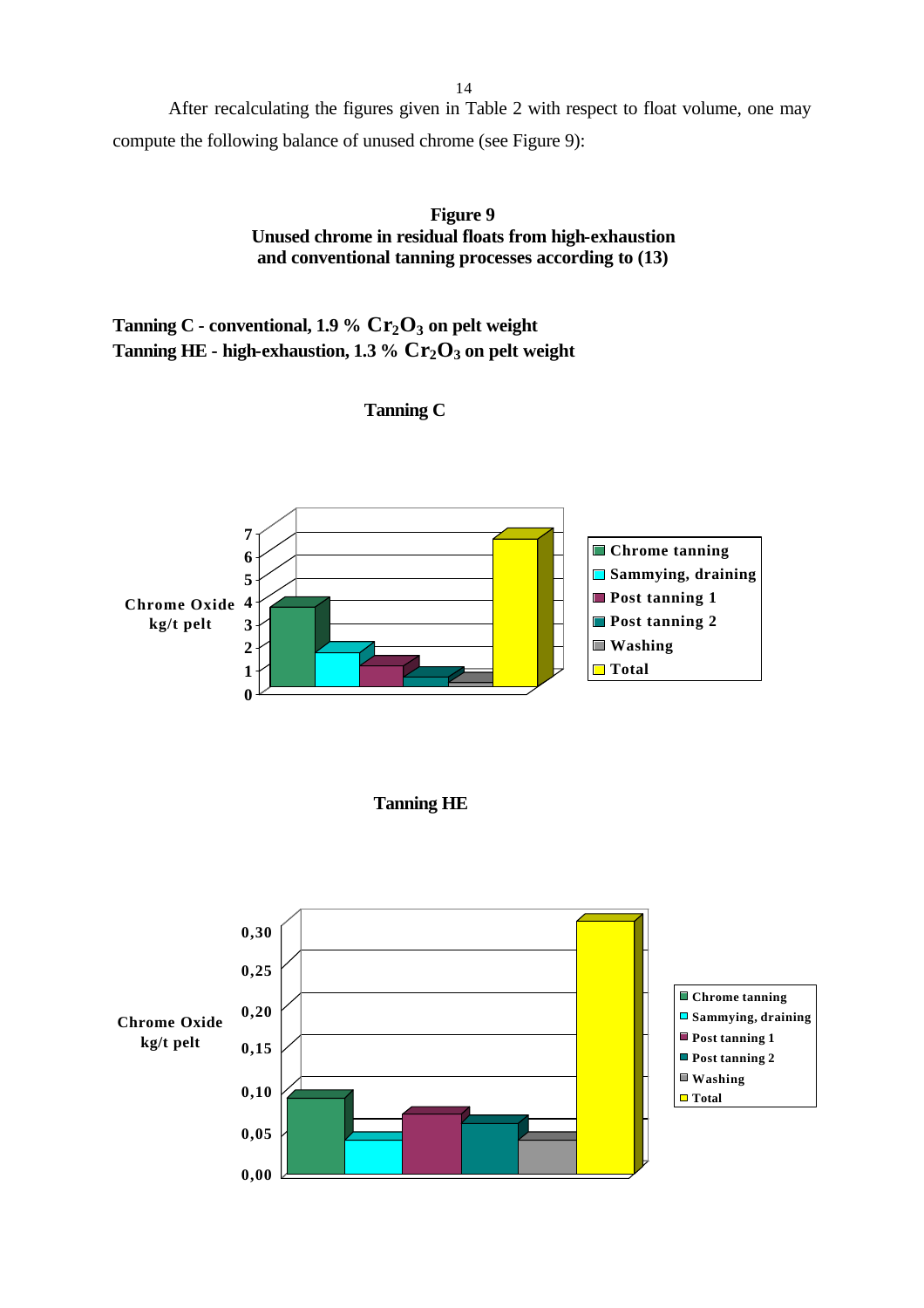It follows from Figure 9 that chrome utilisation in a high-exhaustion tanning process increases up to 98 % while for conventional tanning a utilisation factor of 66 % is characteristic. The higher level of chrome utilisation leads to a significantly lower level of chrome concentration in residual floats. In a high-exhaustion tanning procedure, chrome leaching is minimal. Leathers from both conventional tanning with a chrome offer of 1.9 %

 $Cr_2O_3$  and high-exhaustion tanning with a chrome offer of 1.3 %  $Cr_2O_3$  contain approximately the same amount of chrome - in the range of  $4.0 - 4.5\%$  Cr<sub>2</sub>O<sub>3</sub>.

#### **Example 2: Increasing collagen reactivity**

- Unsplit pelt
- Pickle: Common salt, glyoxylic acid, formic and sulphuric acid, 20 40 % water, 25°C, 4 hours
- Tannage: 33 % basic chrome sulphate with 26 %  $Cr_2O_3$ , 1 4 hours, MgO, 1 2 hours,
- temperature increased slowly to 45 55°C. Total running time after basification 6 hours, final pH 3.9 - 4.2.

The results of a high-exhaustion tanning process according to Example 2 above compared to a conventional chrome tanning can be seen in Table 3.

#### **Table 3**

### **Chrome concentration in residual floats from high-exhaustion and conventional tanning processes according to (12)**

| Residual float |         |     | Concentration g $Cr_2O_3/1$ |            |
|----------------|---------|-----|-----------------------------|------------|
|                |         |     | Tanning C                   | Tanning HE |
| Chrome tanning |         |     | 5.55                        | 1.04       |
| Sammying       |         |     | 3.44                        | 0.58       |
| Washing 1      |         |     | 0.19                        | 0.02       |
| Neutralisation |         |     | 0.02                        | 0.01       |
| Washing 2      |         |     | 0.01                        | 0.01       |
| Retanning,     | dyeing, | fat | 0.03                        | 0.01       |
| liquoring      |         |     |                             |            |
| Washing 3      |         |     | 0.02                        | 0.01       |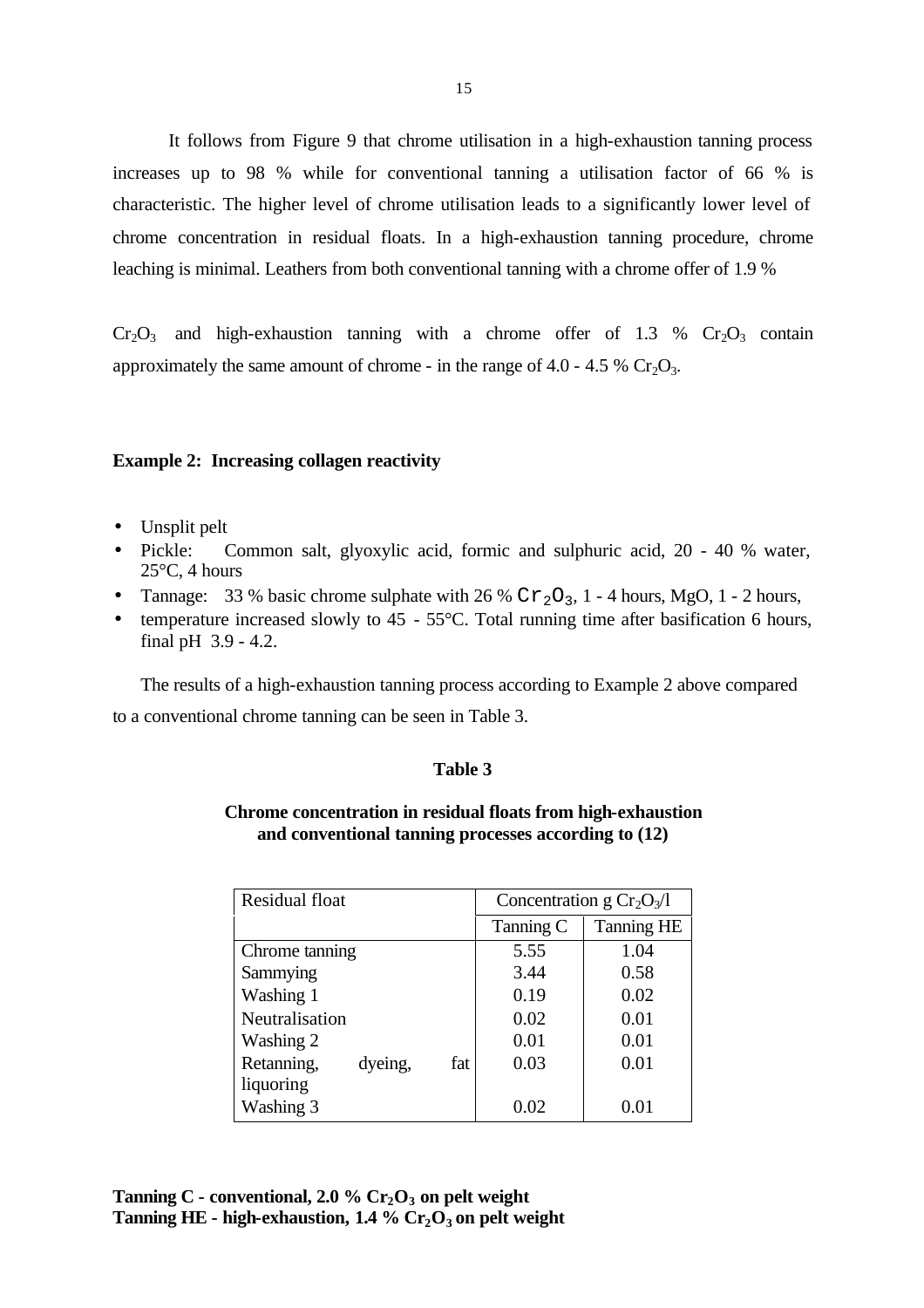Implementing a procedure with increased collagen reactivity after adding glyoxylic acid to the pickle results in very high-exhaustion of the tanning float as well as excellent chrome fixing in the leather. The chrome offer may be reduced to some 1.0 - 2.0 %  $Cr_2O_3$ depending on the pelt thickness without inducing any change in the chrome content of the leather (4.0 - 4.5 %  $Cr_2O_3$ ) or its boil fastness.

#### **Example 3: Final pH and temperature**

The relationship between the final pH/temperature value and chrome concentration in the residual tanning float is demonstrated in Figures 10 and 11.





**Figure 11 Effect of final temperature (oC) on chrome concentration in residual float from high-exhaustion tanning compared to conventional tanning according to (14)**

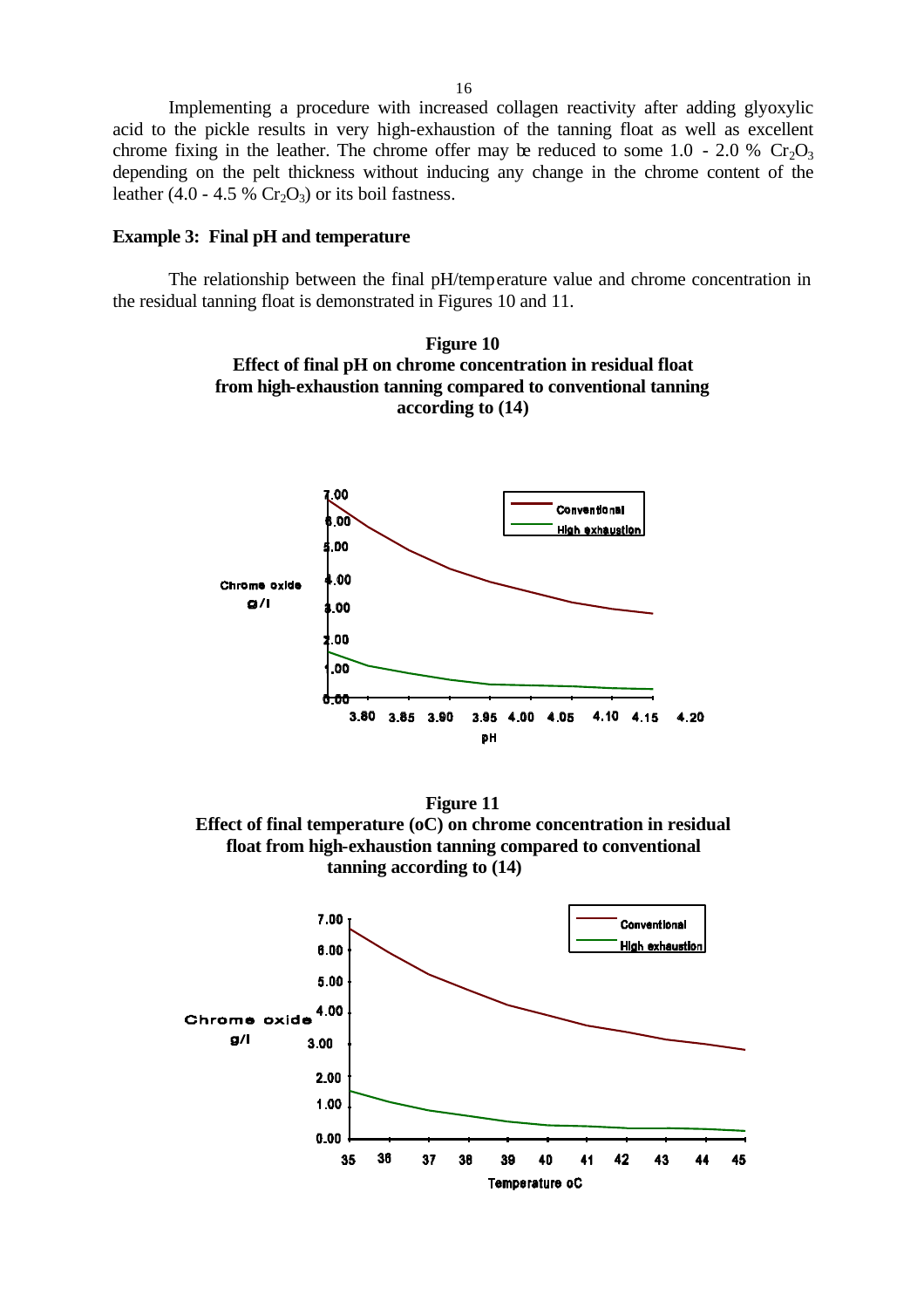It follows from Figure 10 that in order to achieve the lowest chrome concentration in the residual tanning float, basification should be directed towards a final pH value of at least 4.0. For the same reason, the whole process should be finished at a temperature of at least 40°C (Figure 11). These conclusions are also accepted for conventional tanning conditions.

#### **Example 4: Chrome fixing in post-tanning**

The chrome concentration in residual floats from post-tanning when using special polyacrylate dosed prior to neutralisation is shown in Table 4.

| Residual float           | Concentration mg Cr/l |             |
|--------------------------|-----------------------|-------------|
|                          | Without fixing        | With fixing |
| Washing 1                | 550                   |             |
| Washing 2                | 430                   |             |
| Neutralisation/retanning | 320                   | 11          |
| Washing 3                |                       | 14          |
| Fatliquoring/dyeing      | 218                   | 11          |
| Washing 4                | 83                    |             |

### **Table 4 Chrome concentration in residual floats from post-tanning with/without polymer fixing according to (15)**

Table 4 shows that after fixing the chrome with special polymer acrylate, chrome concentration in residual floats is around 10 mg/l, while it ranges between 200 - 500 mg/l when a conventional post-tanning procedure is applied. Chrome fixing in post-tanning decreases the chrome discharge from post-tanning operations in effluent to a value of less than  $0.4$  kg Cr/t w/s hide (16).

#### **Example 5: Experience in Western Europe**

Data based on practical experience tanneries In Western Europe have been collected and evaluated with respect to tanning efficiency (7, 16). Results of the evaluation are presented in Table 5 and graphically illustrated in Figure 12.

### **Table 5 Efficiency of high-exhaustion chrome tanning process compared to conventional process based on experience in Western Europe**

| Chrome amount kg Cr/t w/s hides         | Tanning C | <b>Tanning HE</b> |
|-----------------------------------------|-----------|-------------------|
| Offer                                   | 15.5      | 10.0              |
| Leather and leather waste               | 9.6       | 9.6               |
| Residual floats from tanning, draining, |           |                   |
| sammying                                | 5.2       | 0.1               |
| Residual post-tanning float             | 0.7       | 0.3               |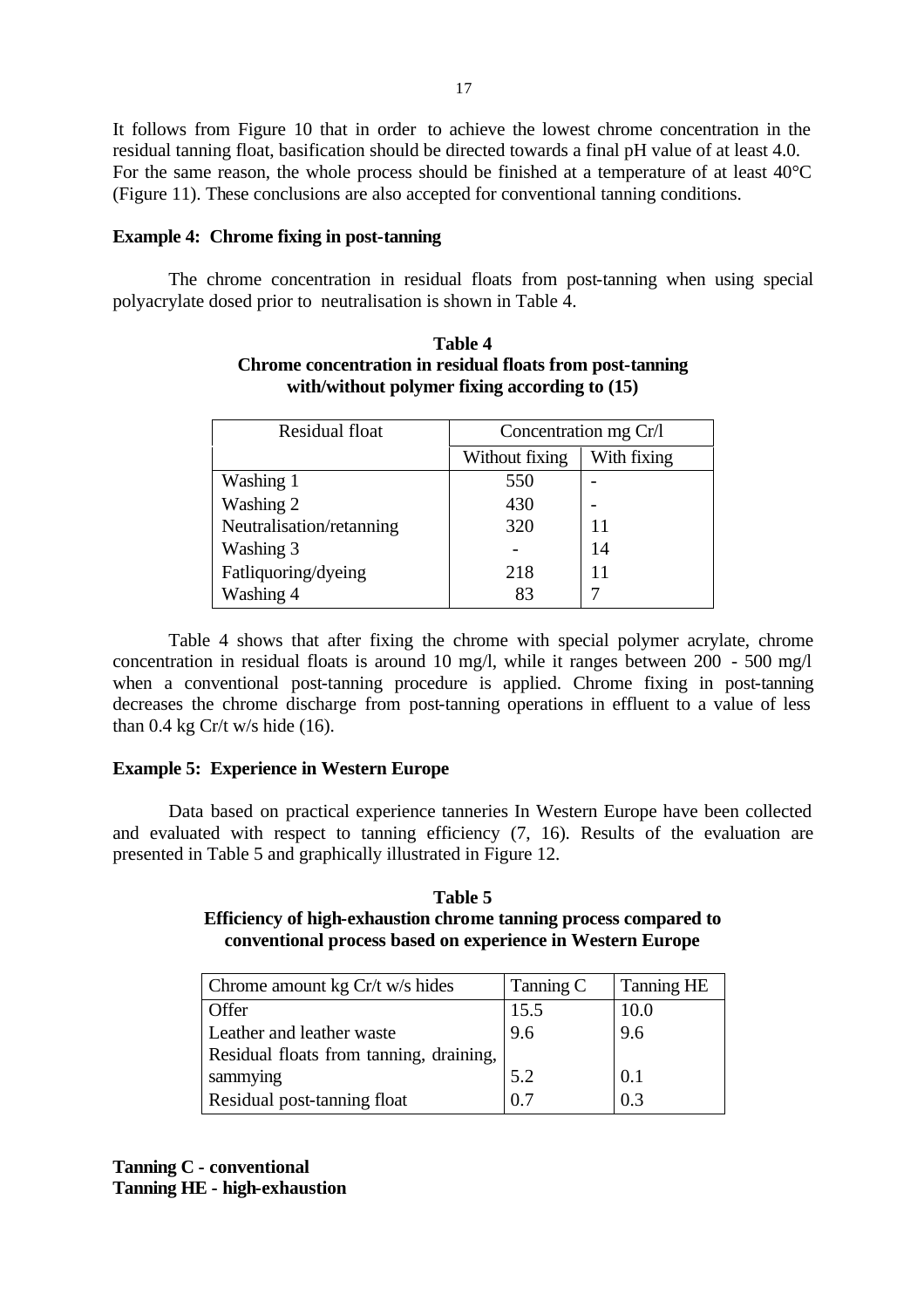**Figure 12 Share of used/unused chrome in high-exhaustion process compared to conventional process, prcentage**



### **Conventional tanning**

### **High exhaustion tanning**



The experience of tanneries in Western Europe confirms the attainability of very high chrome-exhaustion levels when using new tanning procedures. This very high degree of exhaustion results in a discharge of only 4 % of the chrome offer, while in conventional tanning the amount of chrome discharged is ten times greater. The chrome offer can be reduced by 35 % and chrome tanning materials can thus be saved .

The amount 0.4 kg Cr/t w/s hides (Table 5) represents an average concentration of 13 mg/l in mixed wastewater streams in a modern tannery when assuming a water consumption of 30 m<sup>3</sup>/t w/s hides at the most. Attaining this concentration makes it easier to handle the wastewater through direct/indirect effluent discharge and to meet local legislative limits on sludge landfills.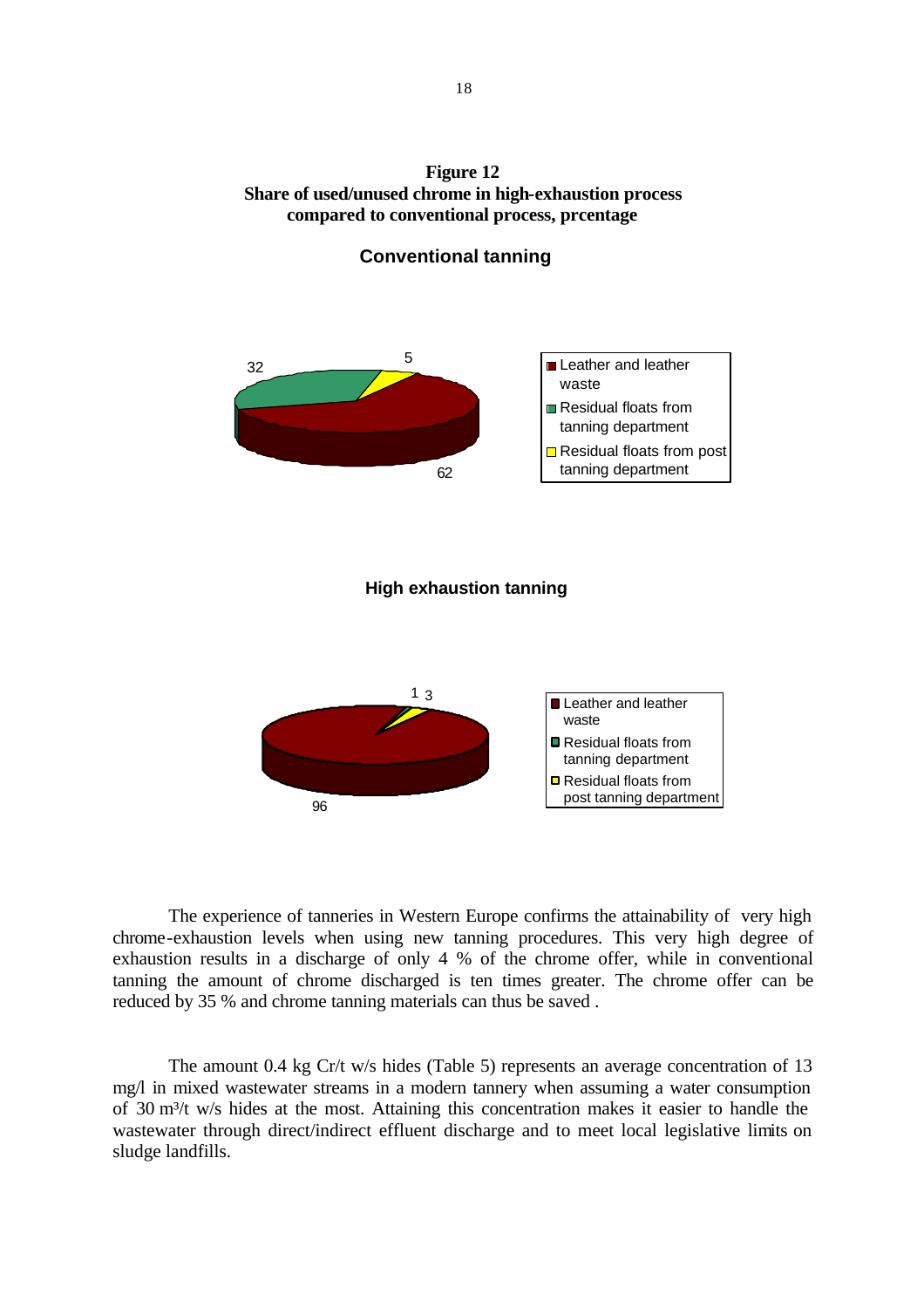### **4. DIRECT CHROME RECYCLING**

Recycling spent floats direct from chrome tanning back into processing is the simplest means of reusing chrome.

# **4.1. Recycling Techniques**

Several recycling techniques are employed industrially (16):

# **Option A**

Spent tanning float is recycled to pickling in the following run (Figure 13).

# **Figure 13**

# **Recycling of spent tanning float to pickling**



# **Option B**

Pickling and tanning are operated in separate floats. Both floats are recycled in the following run (Figure 14).

# **Figure 14**

# **Separate recycling of spent pickling and tanning floats**

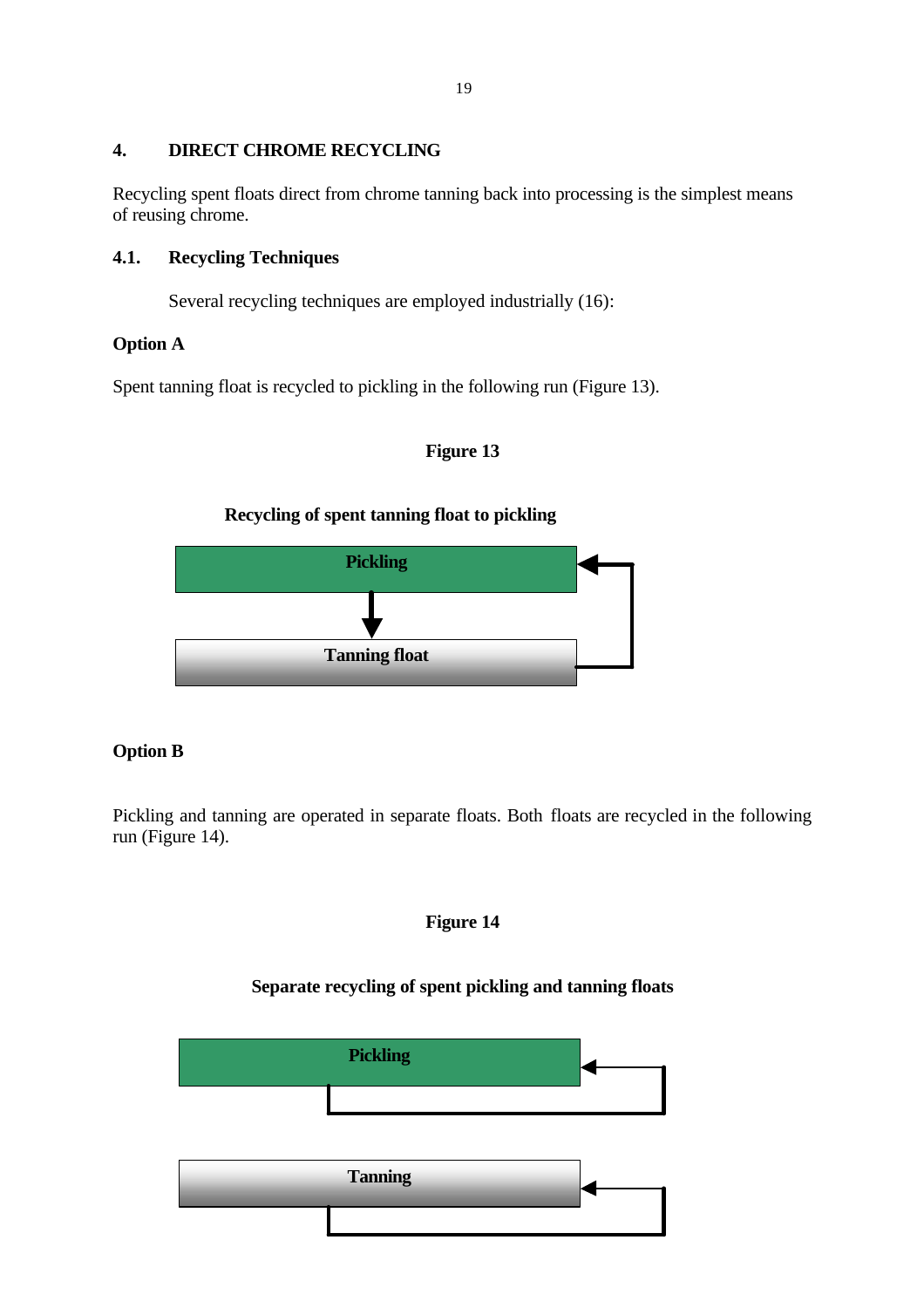# **Option C**

A pre-tanning operation is inserted between pickling and tanning. Spent tanning floats mixed with draining and samm water are recycled in the following run pre-tanning and tanning. Certain quantities of the pickling and pre-tanning floats are discharged each day (Figure 15).





#### **Option D**

 Spent tanning float mixed with draining water is recycled in the following tanning run. Samm water is recycled in the following pickling run and discharged each day(Figure 16).



**Figure 16**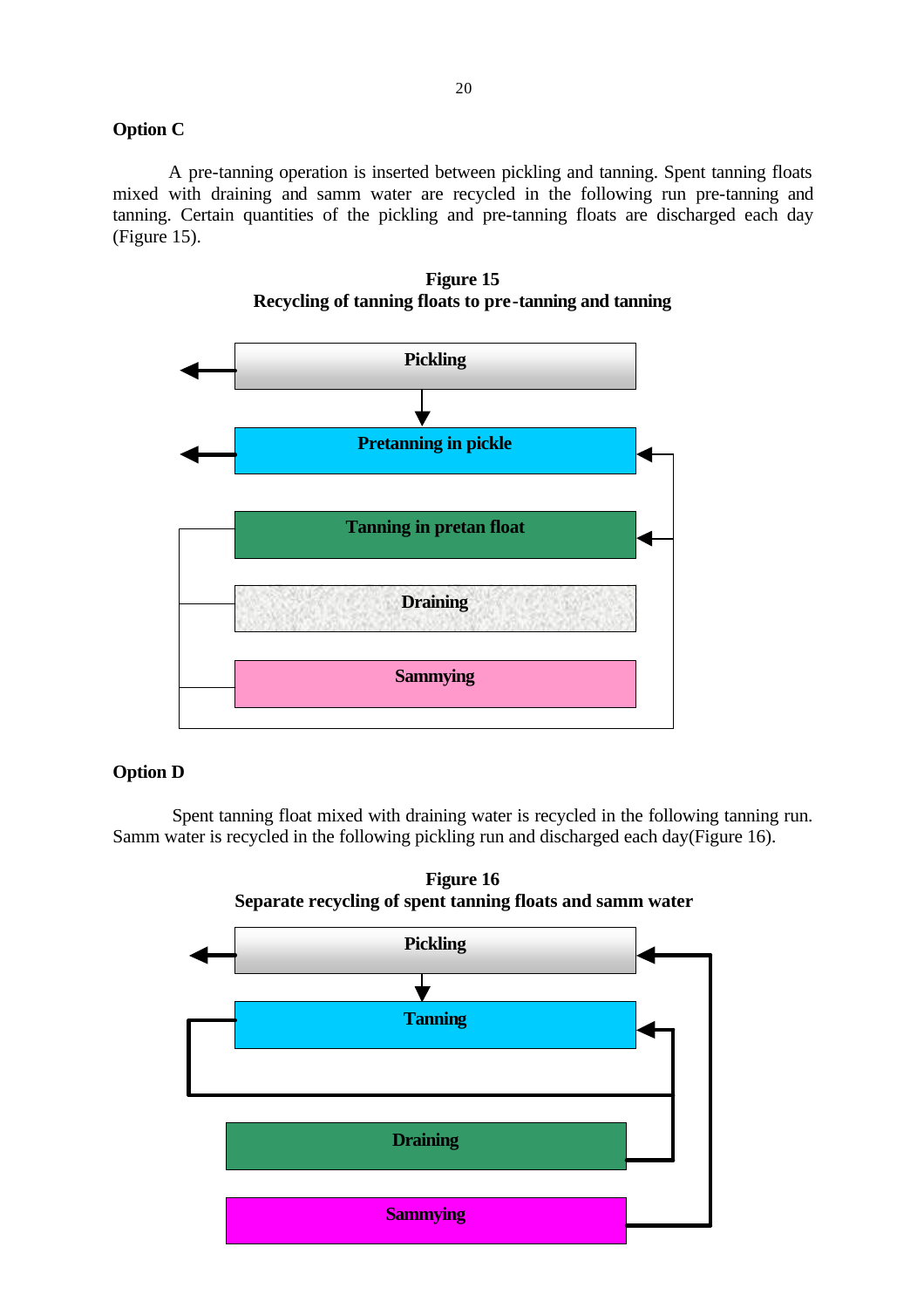Other recycling techniques are also applied. Common to all techniques, however, is the need to remove leather fibre and other undissolved impurities by filtering the recycled floats. Thus, all recycling techniques used in tanning operations call for the installation of storage tanks, pumps and filters, all of which are commercially available.

Davies and Scroggie established a technological basis for chrome recycling (17). They demonstrated the importance of: (i) controlling and adapting the ionic strength of recycled floats so as to avoid acid swelling; and (ii) reaching equilibrium in the chemistry system after several cycles.

As a rule, neutral salts build-up occurs over five cycles ,whereafter they reach a steady state. Furthermore, it follows from experimental data that less reactive or inactive chrome complexes do not accumulate in the course of recycling tanning floats. Thus, the tanning process should not be negatively affected by recycling floats.

In direct chrome recycling, balancing the float volumes can cause some problems. The float volume required in the pickle is lower than the total volume of spent tanning float, plus draining/samm water. This is due to the fact that after deliming and bating, the spent float discharge is incomplete and the water content in pelt is higher (70 %) than that in wet blue (55 %). Adding pickle acids, dissolved chrome tannins and basifying agents also increases the volume of recycled spent floats.

Usually more float is available for recycling than can actually be used (6). This excess float must be discharged with effluent or treated in order to recover the chrome by precipitation. Alternatively, it might be used in re-tanning. Also in high-exhaustion tanning , the spent tanning float can also be recycled to make up the whole volume of the pickling float, thus preventing excess volume build-up.

### **4.2. Recycling efficiency**

A model for chrome distribution between leather and spent floats has been described with respect to reuse by direct recycling (6). Data related to chrome tanning/re-tanning efficiency of 68% are presented in Table 6 and Figure 17.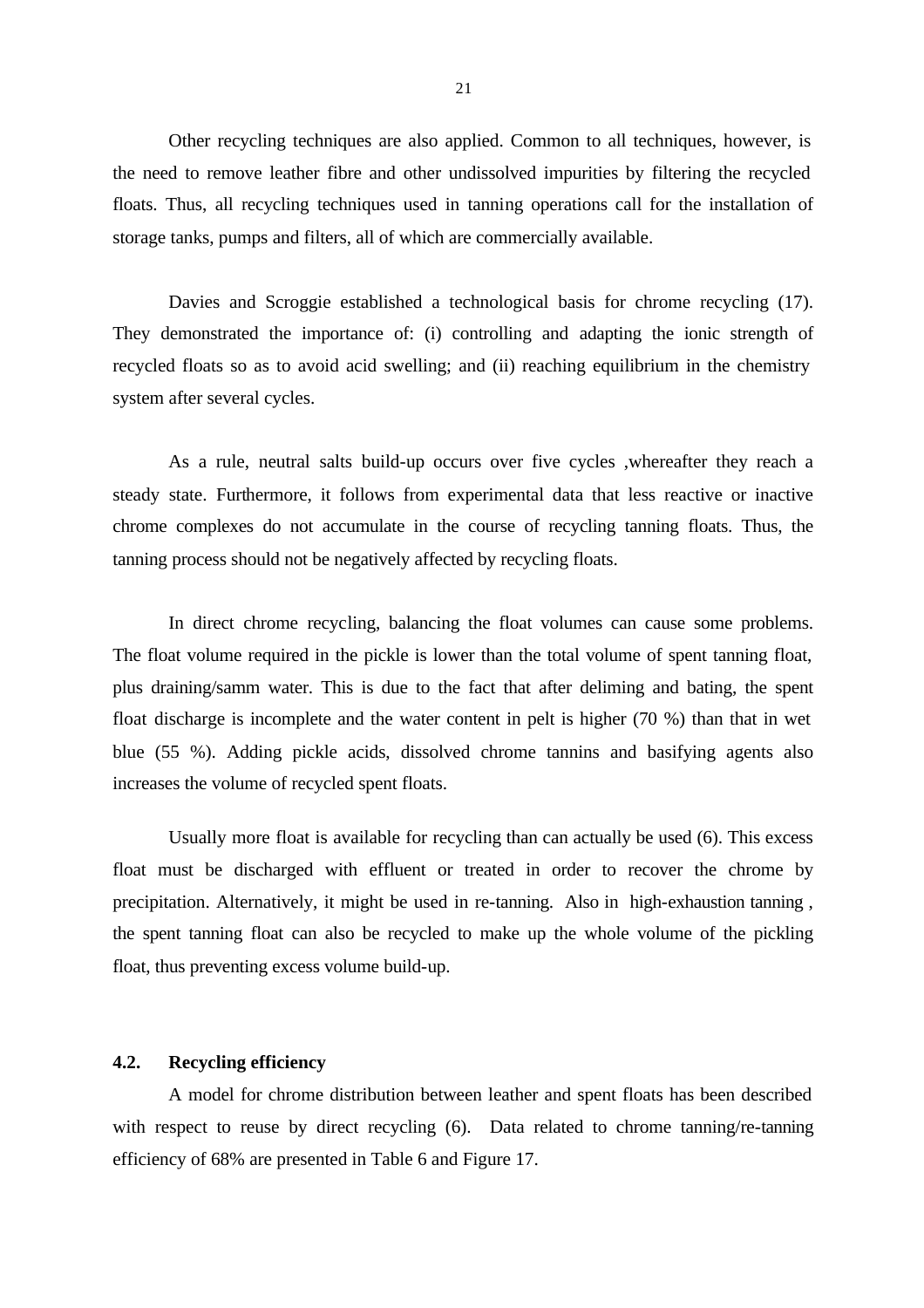| Chrome                      | Distribution % |
|-----------------------------|----------------|
| Offer                       |                |
| - Total                     | <u>100</u>     |
| - tanning                   | 83             |
| - retanning                 | 17             |
| Leather                     |                |
| - Total                     | 68.3           |
| - tanning                   | 56.4           |
| - retanning                 | 11.9           |
| Spent tanning float         |                |
| - reusable                  | 21.3           |
| - not reusable              | 3.5            |
| - Total                     | 24.8           |
| Residual water not reusable | 1.8            |
| - sammying                  | 1.5            |
| - draining                  | 0.3            |
| Spent retanning float       |                |
| - not reusable              | 5.1            |
| Total                       |                |
| - to recycle                | 21.3           |
| - to discharge              | 10.4           |

# **Table 6 Chrome distribution between leather and spent floats with respect to direct chrome reuse by recycling**

22

**Figure 17 Chrome distribution scheme Direct chrome reuse by recycling tanning/re-tanning efficiency 68 %**

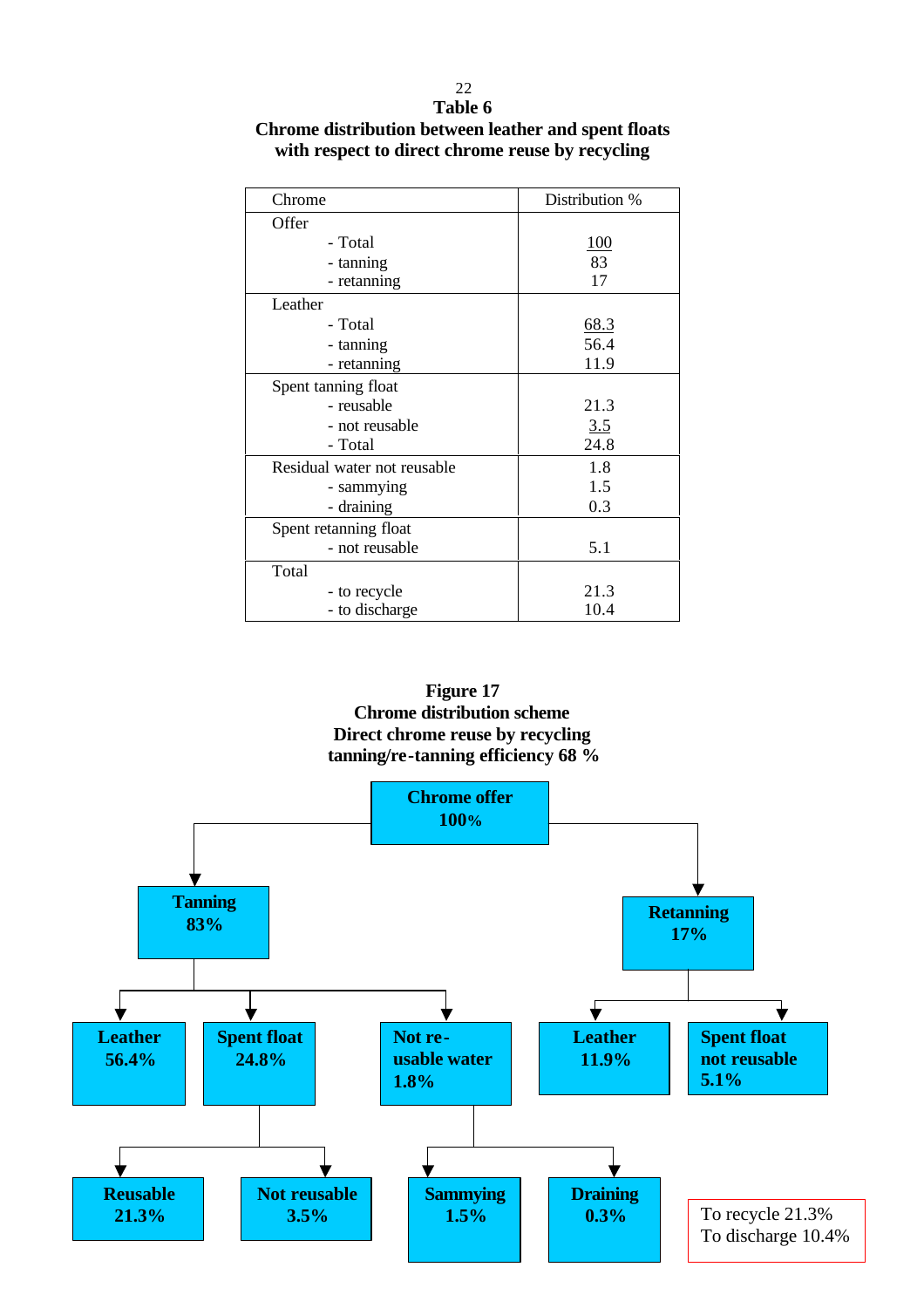Other chrome distribution models can be constructed. The model in Table 6 and Figure 19 shows one such possibility. It follows from this model that 21 % of the chrome offer can be reused and saved by recycling the spent floats direct. Assuming a standard offer of 2.0 %  $Cr_2O_3$  on pelt weight, i.e. 2.2 %  $Cr_2O_3$  on w/s weight, and a water consumption of 50 m3/t hides, discharging 10 % of the chrome offer means that the concentration in mixed wastewater streams is 30 mg Cr/l. According to the model, a recycling technique can assure 90 % uptake of the chrome offer and the chrome load discharged in effluent is decreased to 1.5 kg Cr/t w/s hide.

Recycling efficiency depends primarily on the completeness of float collection, the rate of float excess to be dischargedand the recycling technique used. 90 % efficiency represents a standard that is easily attainable when recycling floats from conventional chrome tanning. Improved collection methods and more sophisticated recycling techniques makes the attainment of 95 - 98 % efficiency possible, whereupon the chrome load discharged in effluent drops to 0.30 - 0.75 kg Cr/t w/s hides. Under such circumstances, the chrome concentration in mixed wastewater streams may be assumed to be in the range of 10 - 25 mg Cr/l for water consumption at 30 m3/t hides.

# **5. CHROME RECOVERY**

Recovering chrome from spent tanning floats after precipitation constitutes an indirect means of recycling and reusing the chrome in processing. By adopting indirect chrome reuse after precipitating the residual tanning floats, the tanner can avoid the problem of increasing float volume. In those cases where the chrome precipitated from floats contains numerous impurities, the chrome recovered is not reused; it is simply dumped.

#### **5.1. Recovery and reuse**

#### **5.1.1. Recovery/reuse techniques**

The principle is based on recovering the chrome from floats containing residual chrome by means of precipitation, separation and subsequent redissolution in acid for reuse. The base used to precipitate the chrome can vary. Two principal options offer themselves:

### **Option A**

Rapid precipitation with sodium hydroxide or sodium carbonate, enhancing coagulation with polyelectrolyte, thereafter thickening and dewatering the voluminous sludge by filtration. A simple flow diagram of this recovery system is shown in Figure 18.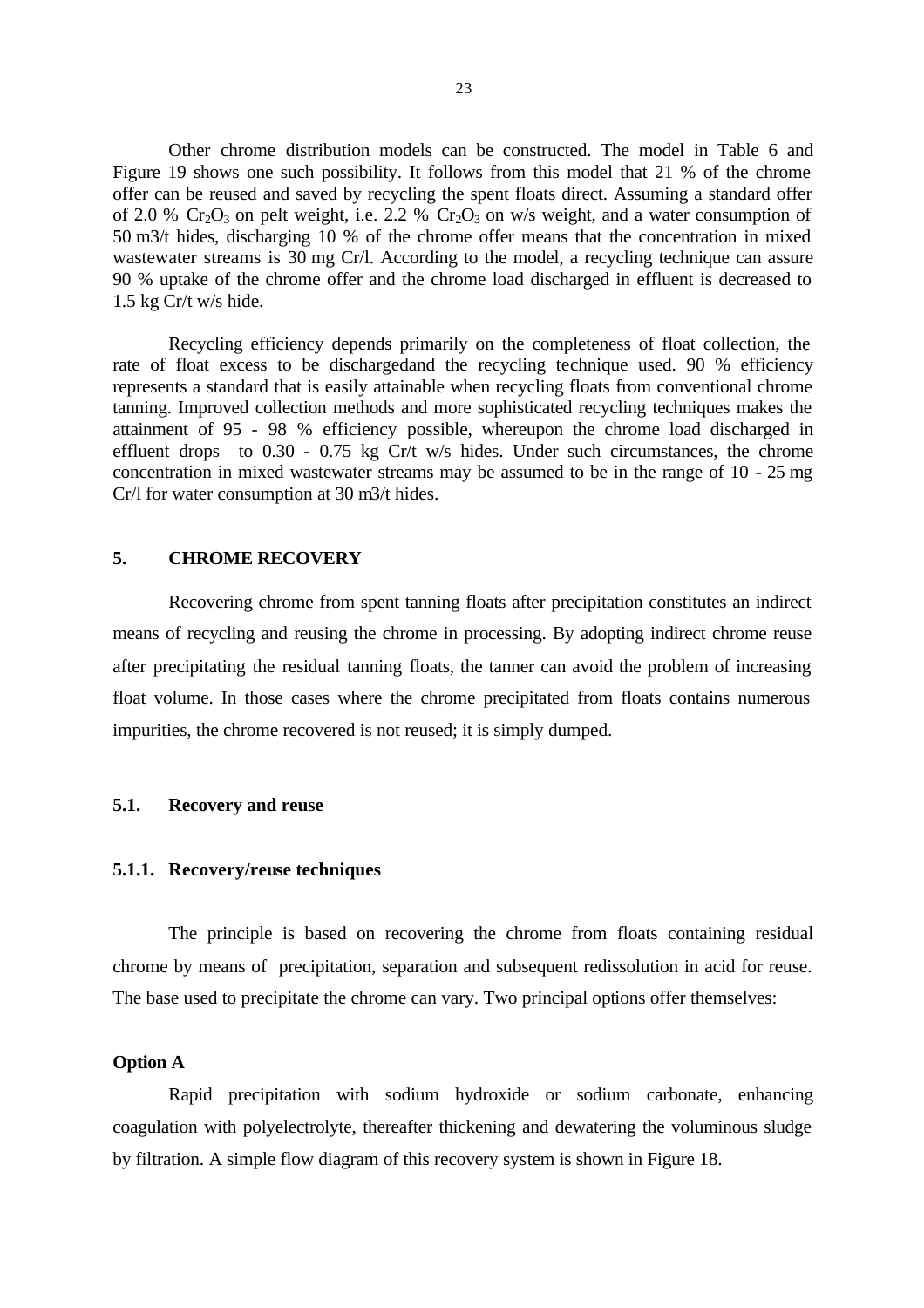

**Figure 18 Flow Diagram of chrome recovery by precipitation with sodium hydroxide/carbonate**

# **Option B**

Slow precipitation with magnesium oxide, settling of the suspension, decantation of the supernatant (no need for a filter press) and subsequent acidification of the relatively dense precipitate. A simple flow diagram of this recovery system is shown in Figure 19.



**Figure 19 Flow diagram of chrome recovery by precipitation with magnesium oxide**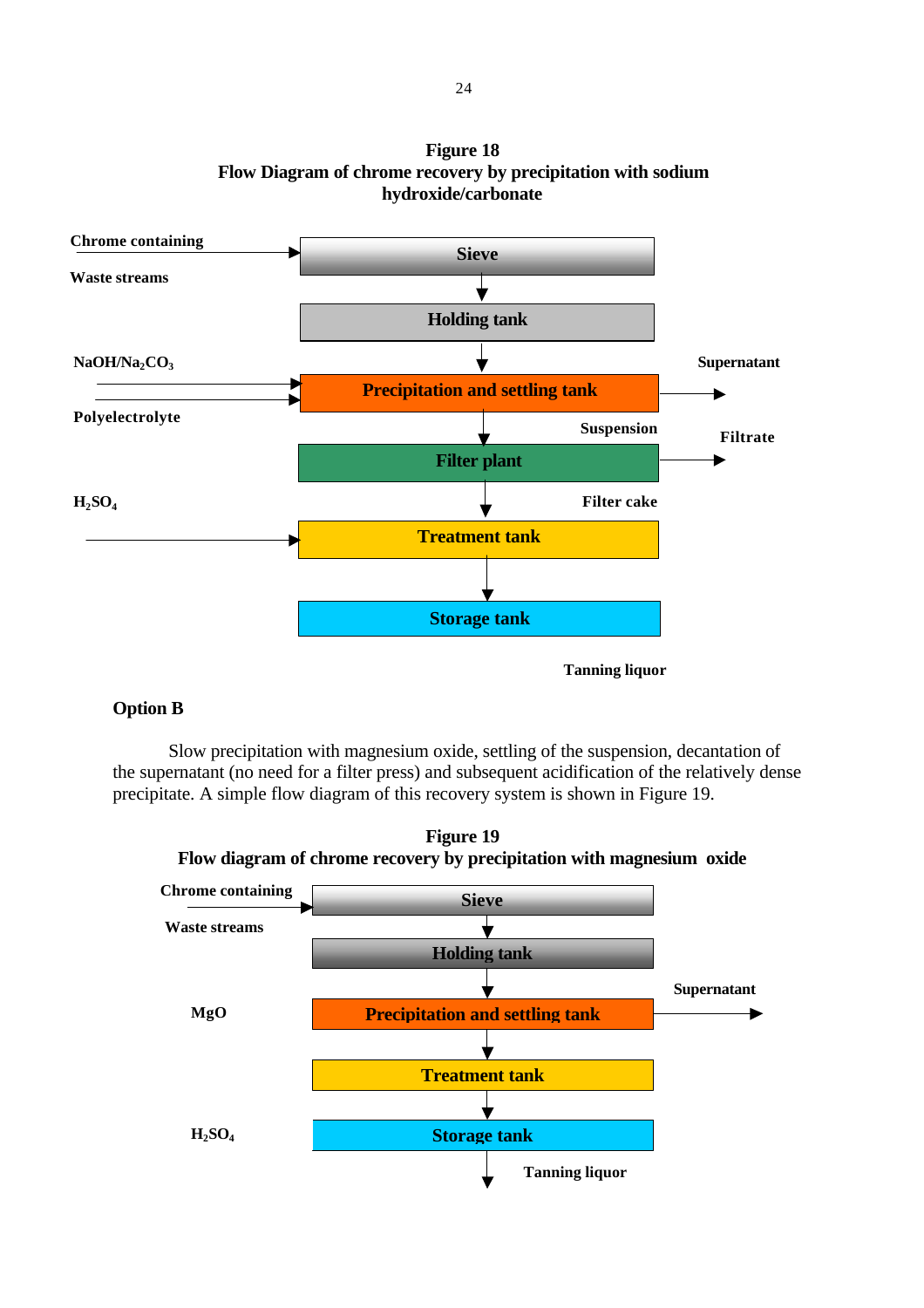Any alkali precipitates chrome salts; however, the stronger the alkali, the faster the rate of reaction and the slower the rate of coagulation.

The following general advice on the operation of a chrome recovery plant may be given:

- Preliminary screening is essential and, as required, fat removal by skimming.
- Alkali (sodium hydroxide or carbonate) should be added slowly and stirred as a hot, nearly saturated solution: 110-120 % related to the stoichiometric ratio. Polymer flocculant is dosed as a solution prepared according to the producer's instructions. The amount should be checked experimentally.
- When using MgO, the chemical is added as a powder or pumped as a slurry to the collected floats under continuous stirring. However, the size and structure of MgO particles will influence the rate of reaction and settlement properties.
- The optimum condition for precipitation is pH 8.5 9.0. Under standard conditions, the pH value should normally not exceed 10.0 because chromium hydroxide redissolves at a higher pH. When precipitating of floats from high-exhaustiontanning, it is sometimes useful to raise the pH over 10.0, reducing it thereafter to 8.5 - 9.0. When using MgO, the pH value should be in the range of 8.0 - 9.0; overdosage, however, is less likely.
- A suitable temperature for precipitation is  $35 40^{\circ}$ C. When precipitating floats from highexhaustion tanning, a temperature during precipitation of up to 60 - 80oC may be desirable. The greater the concentration of masking agents and other organic substances, the higher the temperature required.
- Precipitation usually takes up to 3 hours. When applying strong alkalis, a highly hydrated chrome oxide sludge drops down forming a suspension with very fine particles and long sedimentation/filtration time. Reduction of the high sludge volume is achieved by means of polymer flocculants.
- When precipitating with MgO, a hydrated chrome oxide sludge with a crystalline structure and short sedimentation/filtration time drops down. The solubility value of the chrome oxide hydrate produced is 2.9 x 10 - 29, i.e. extremely low, so that the precipitate is theoretically insoluble in water. In practice, however, the chrome concentration in the supernatant is about 5 mg/l
- The hydrated chrome oxide sludge has to be settled by letting it stand overnight or for 24 hours and then separating it from the supernatant by decanting.
- The thickened suspension of chrome oxide hydrate is dewatered by means of a filter technique, usually a filter press. The filter cake should have a dry substance content of at least 25 -30 %.
- The filter cake is dissolved by concentrated sulphuric acid being added at a rate of 2 kg or more per kg chrome oxide on a continuous basis, while stirring until pH 2.5 is reached. If necessary, additional heat should be supplied to raise the temperature of the mixture close to boiling point. Redissolution depends greatly on the age and purity of the filter cake. The cake should be redissolved as soon as possible, as it becomes less soluble on standing. After adjusting its basicity, the tanning liquor is stored ready for re-use in a separate tank. , In those cases where in-house reduction is carried out, mixing chrome hydroxide precipitate with dichromate may be another way of achieving chrome reuse.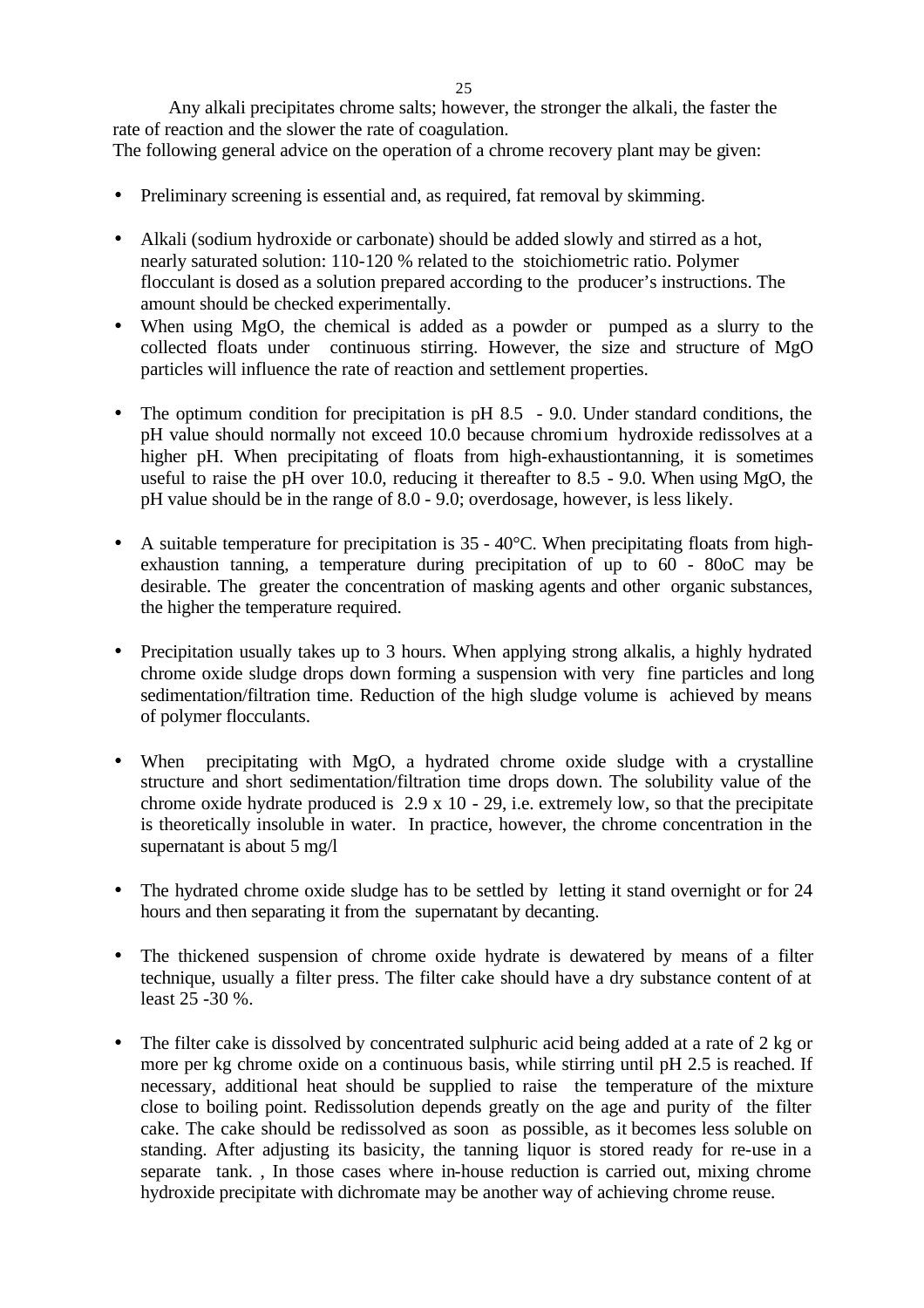#### **5.1.2. Recovery/reuse efficiency**

In conventional chrome tanning, the chrome oxide content in the recovered liquor is usually 100 - 150 g  $Cr_2O_3/l$ . When recovering chrome from high-exhausted tanning floats, the chrome oxide concentration in the liquor will normally be lower.

A moderate concentration of organic compounds in the tanning liquors (fat, masking and high fixation auxiliaries, syntans) does not adversely affect chrome precipitation and redissolution. Nevertheless, if present in recovered chrome liquor, those compounds may sometimes cause problems in the production of high quality leather by imparting a greyish tint to the leather and impairing the consistency of shade.

It is recommended that attention be paid to the fat content in recovered tanning floats. A fat concentration of less than 45 mg/l in the recovered chrome liquor should be observed in order to prevent the leather discolouring. As for polymer flocculants, they do not interfere with the reuse of the chrome liquor produced, but contaminants are decomposed during the hot sulphuric acid solubilisation stage.

In general, if chrome recovery is performed incorrectly, certain problems can arise during tanning. For example, the problem of staining is a consequence of insufficient reduction of astringency in the reused spent float or inadequate solubilisation of the chrome precipitate.

Experience in India has shown (18) that leather tanned with 70 % fresh chrome and 30 % recovered chrome has more or less the same quality as leather tanned with 100 % fresh chrome.

In Germany, industrial trials have been carried out using various proportions of recovered chrome (19). When 50 % fresh chrome  $+ 50$  % recovered chrome were applied, some signs of an adverse effect on leather quality were to be observed. Using 75 % recovered chrome, distinct differences in quality were to be observed compared to the leather tanned only with fresh chrome. Given that only 25 - 30 % of the chrome offer is recoverable, adverse effects on leather quality need not be feared provided chrome recovery was properly carried out.

The tannery itself has to devise an optimal technology for applying the chrome liquor recovered. For example, if the tanning of grain leather is carried out using a powder tanning agent, the chrome liquor recovered can be used for split tanning. If the tanning is carried out using a fresh chrome liquor obtained by reducing the dichromates, the chrome liquor recovered can be used as a partial replacement: maximum 30 % of fresh chrome.

When chrome shavings are hydrolysed the resultant chrome sludge is normally too contaminated with protein residues to be used for tanning. This fraction, however, can be used in dichromate reduction. Organic components are oxidised by the dichromate and the chrome can be reused for tanning (7).

A model for chrome distribution between leather and spent floats has been described with respect to indirect chrome reuse by recovery (6). Corresponding data related to the chrome tanning/re-tanning efficiencies of 68 % and 90 % are presented in Table 7, as well as Figures 20 and 21.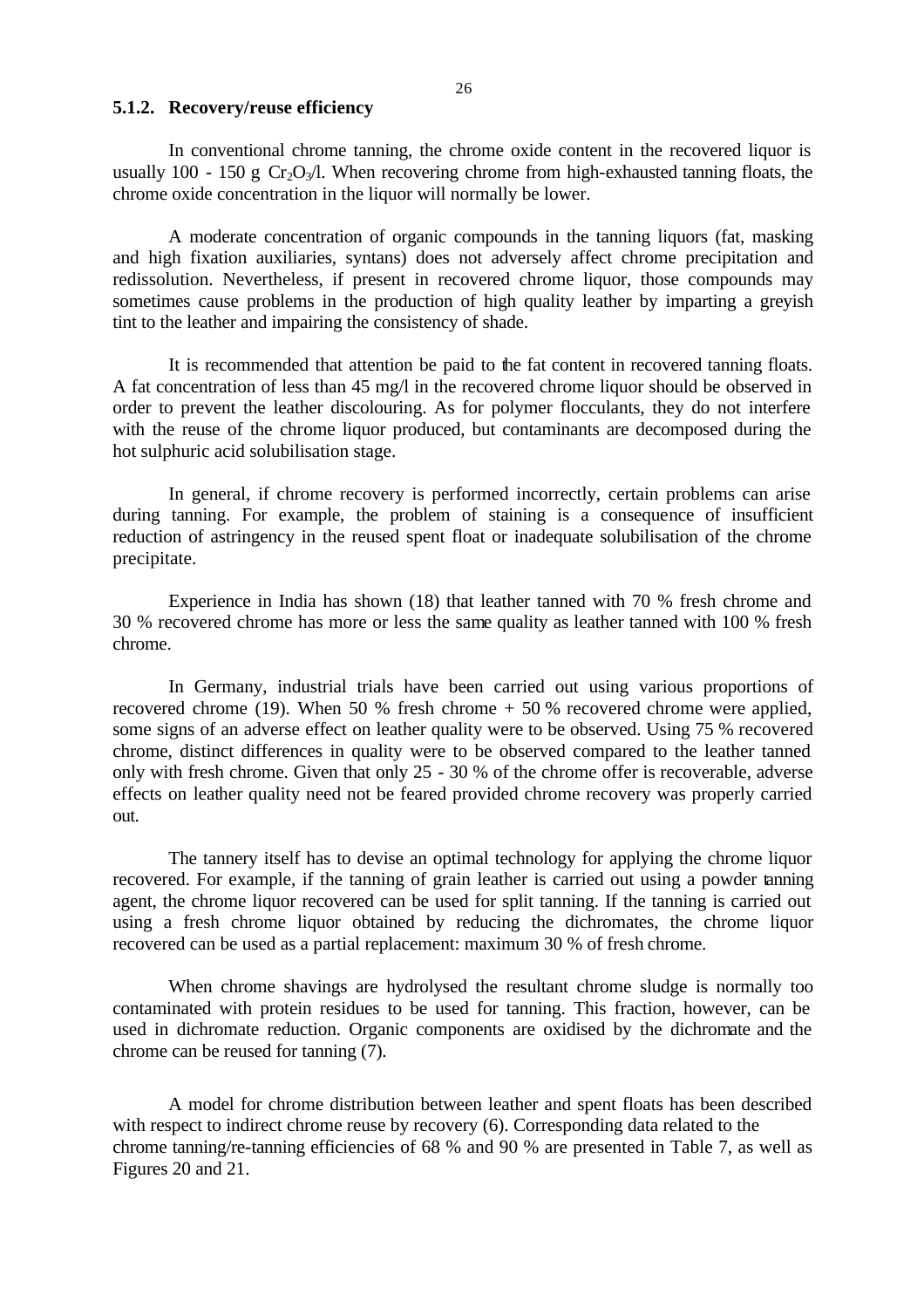#### 27 **Table 7**

|                            | Distribution %  |                 |  |
|----------------------------|-----------------|-----------------|--|
|                            | Efficiency 68 % | Efficiency 90 % |  |
| Offer                      |                 |                 |  |
| - Total                    | 100             | 100             |  |
| - tanning                  | 83              | 83              |  |
| - retanning                | 17              | 17              |  |
| Leather                    |                 |                 |  |
| - Total                    | 68.3            | 90.0            |  |
| - tanning                  | 56.4            | 74.7            |  |
| - retanning                | 11.9            | 15.3            |  |
| Spent tanning float        |                 |                 |  |
| - recoverable              | 23.3            | 7.3             |  |
| - unrecoverable            | 1.5             | 0.5             |  |
| - Total                    | 24.8            | 7.8             |  |
| Residual water recoverable |                 |                 |  |
| - sammying                 | 1.5             | 0.5             |  |
| - draining                 | 0.3             | 0.1             |  |
| Spent retanning float      |                 |                 |  |
| - recoverable              | 4.2             | 1.3             |  |
| - unrecoverable            | 0.9             | 0.2             |  |
| Recovered                  |                 |                 |  |
| - tanning                  | 23.3            | 7.3             |  |
| - sammying/draining        | 1.8             | 0.6             |  |
| - retanning                | 4.2             | 1.3             |  |
| - total                    | 29.3            | 9.2             |  |
| <b>Total</b>               |                 |                 |  |
| - to reuse                 | 29.3            | 9.2             |  |
| - to discharge             | 2.4             | 0.7             |  |

# **Chrome distribution between leather and spent floats with respect to indirect chrome reuse by recovery**

**Figure 20 Chrome distribution scheme Indirect chrome reuse by recovery Tanning/re-tanning efficiency 68 %**

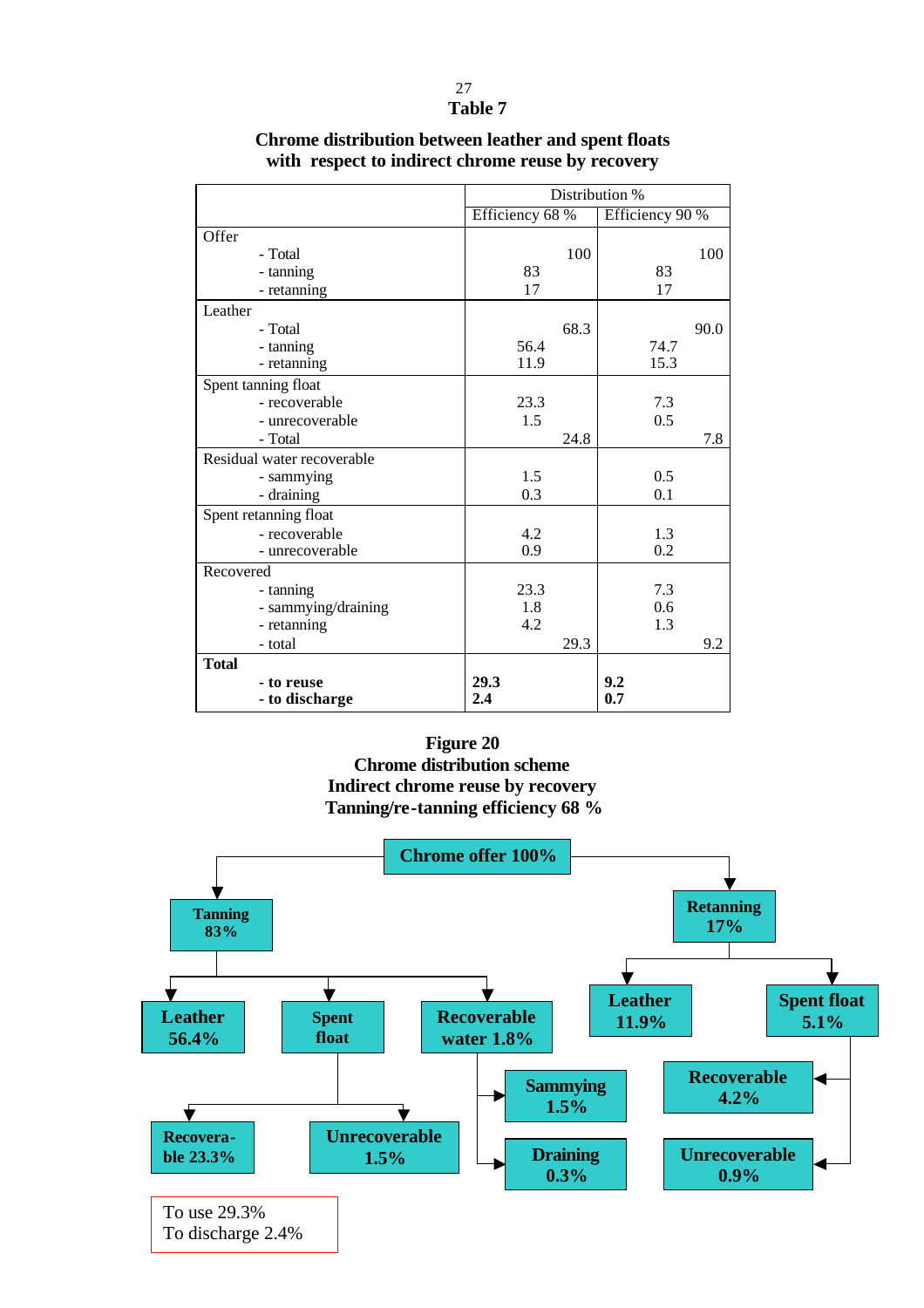# **Figure 21 Chrome distribution scheme Indirect reuse by recovery Tanning/re-tanning efficiency 90 %**



Whereas the model in Table 7, Figures 20 and 21 shows one such possibility, other chrome distribution models can be constructed.. It follows from this model that approximately 29 % of the chrome offer can be reused and saved by means of a recovery technique using precipitation when conventional tanning is applied and only 2.4 % of the chrome offer is discharged. In the case of a high-exhaustion tanning, approximately 9 % of the chrome offer can be reused and saved, while discharging only 0.7 %.

Assuming a standard offer of 2.0 %  $Cr_2O_3$  on pelt weight, i.e. 2.2 %  $Cr_2O_3$  on w/s weight, the effects of the chrome recovery/reuse related to a decrease in the amount of chrome discharged in effluent are shown in Table 8.

**Table 8**

### **Influence of chrome recovery/reuse upon tanning/re-tanning efficiency and amount of chrome discharged in effluent**

|                                            | Tanning/Retanning |                 |  |
|--------------------------------------------|-------------------|-----------------|--|
|                                            | Conventional      | High-exhaustion |  |
| Efficiency %                               | 97.6              | 99.2            |  |
| Load discharge kg Cr/t w/s hides           | 0.36              | 0.12            |  |
| Concentration in mixed effluent<br>mg Cr/l |                   |                 |  |
| $-30$ m <sup>3</sup> /t w/s hides          | 12                |                 |  |
| $-50$ m <sup>3</sup> /t w/s hides          |                   |                 |  |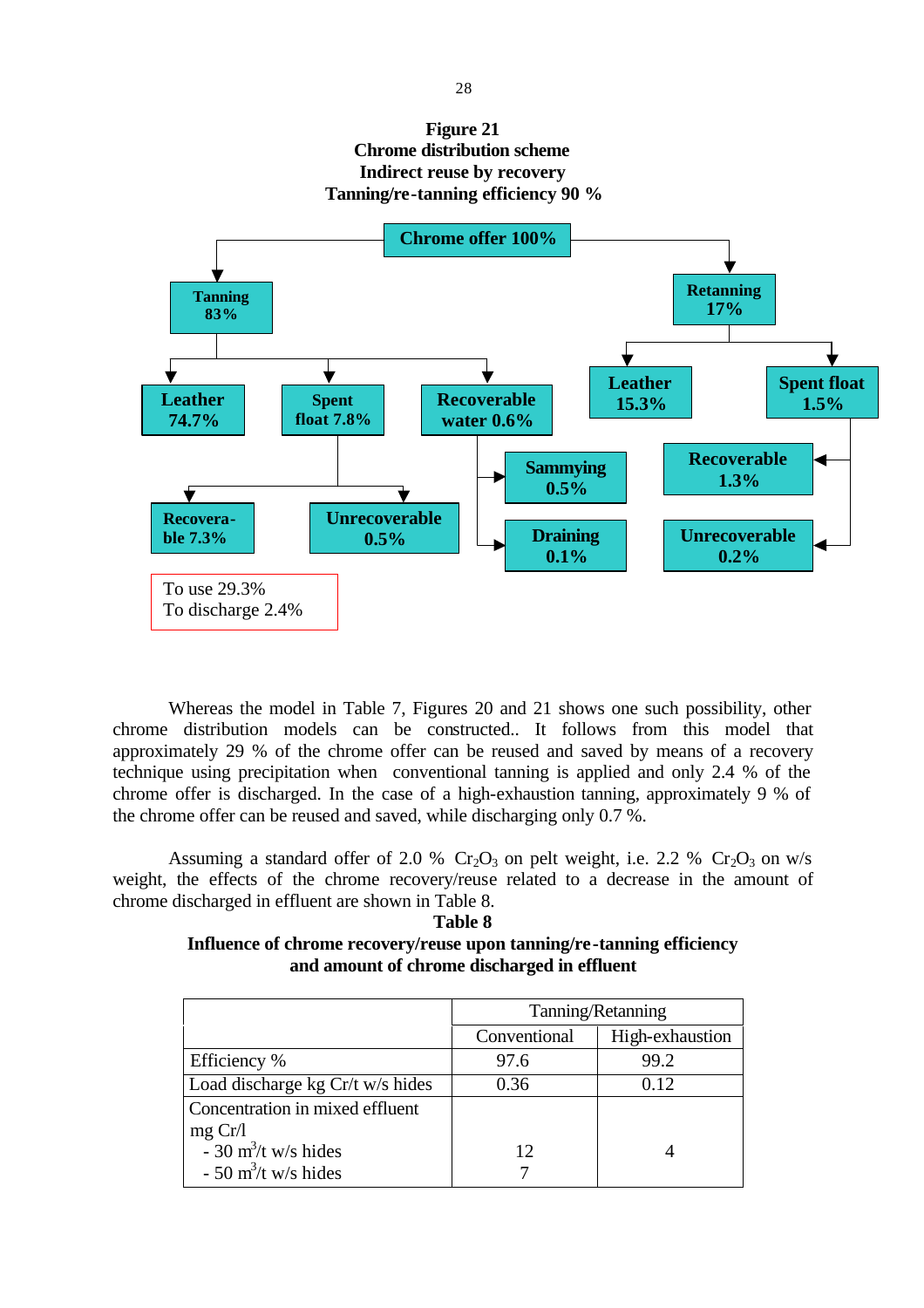It follows from Table 8 that correctly performed chrome recovery/reuse reduces the chrome load discharged in effluents to 0.12 - 0.36 kg Cr/t w/s hides, whereupon the chrome concentration in the effluent ranges between 4 and 12 mg Cr/l. Residual amounts of unrecovered spent floats, leather fibres (viz. buffing dust), the supernatant and/or filtrate with a chrome content of 1 - 10 mg/l are sources of the residual chrome concentration in effluent. In order to reduce this concentration close to a value of 1 mg Cr/l, the residual floats from washing, neutralisation and fatliquoring must also be precipitated.

#### **5.2. Recovery without reuse**

In order to eliminate the chrome from residual floats to the greatest possible extent, all chrome- containing wastewater from post-tanning operations, together with tanning wastewater, have to be precipitated. Given the presence of organic substances in the residual floats emanating from neutralisation, re-tanning, fatliquoring and dyeing, the chrome precipitated cannot be reused.

Calcium hydroxide is the most frequently used precipitant. In order to achieve better full chrome precipitation, ferric and/or aluminium salt is added with the lime. In order to reduce the volume of precipitate, an organic polyelectrolyte should be added prior to settling and filtering.

A EU research project on the reduction of chromium discharge from the leather industry (20) has focused, inter alia, on the precipitation of spent post-tanning floats in order to achieve the concentration of l mg Cr/l in chrome containing waste streams. Selected results of large scale trials are summarised in Table 9.

| Table 9                                                            |  |  |  |  |  |
|--------------------------------------------------------------------|--|--|--|--|--|
| Precipitation of combined wastewater from tanning and post-tanning |  |  |  |  |  |
| operations with lime and ferric chloride                           |  |  |  |  |  |

| Wastewater            | Concentration mg Cr/l |      |  |  |
|-----------------------|-----------------------|------|--|--|
|                       | Inlet<br>Outlet       |      |  |  |
| Conventional tanning: |                       |      |  |  |
| - mixed wastewater 1  | 321                   | 0.38 |  |  |
| - mixed wastewater 2  | 460                   | 1.26 |  |  |
| High fixation tanning |                       |      |  |  |
| - mixed wastewater    | 27                    | በ 36 |  |  |

The results demonstrate that the chrome can be almost totally recovered by precipitation with lime and ferric chloride. A concentration of 1 mg Cr/l is attainable. Assuming a water consumption of 30 m3/t w/s hides, the residual chrome load discharged in effluent will be 0.03 kg Cr/t w/s hides. Sludge containing chrome cannot be reused; it must be deposited under in special landfill sites.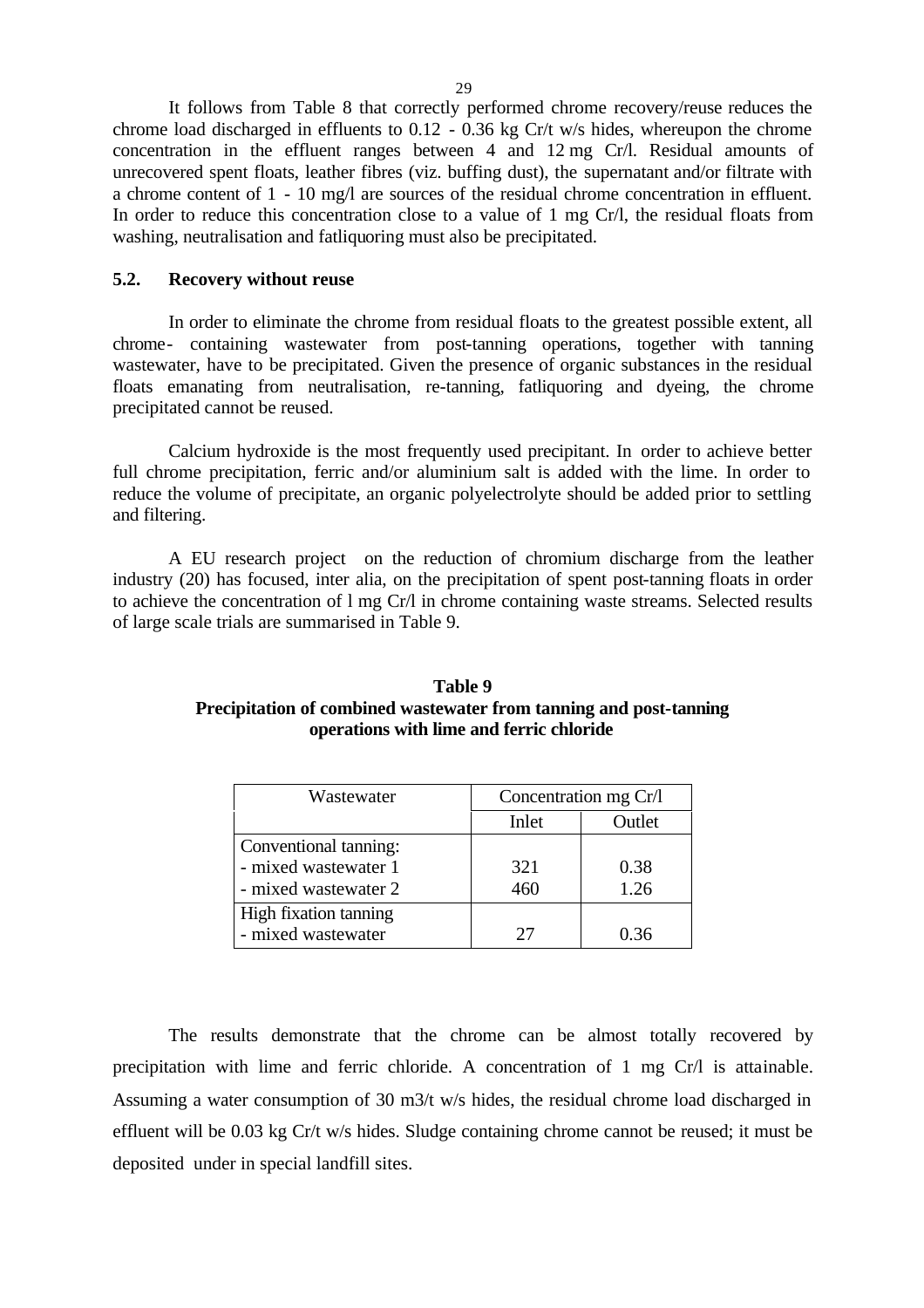#### **6. COST RATIOS**

The actual extent of the chrome management implementation is governed by requirements pertaining to chrome concentration and/or chrome load discharged in effluent. The tanner has to apply whatever measures are necessary in order to meet local chrome regulations. The tanner is interested in corresponding technical and operational measures, as well as in chrome tanning procedures that are reasonably priced, yet do not affect the commercial value of the leather and its properties. The tanner's twin endeavours are to save chrome by increasing its utilisation factor and reduce in-process chrome losses.

Costs associated with improving chrome management should be related to the particular conditions of the given tannery. Notwithstanding, it is reasonable to provide a general example of the chemical cost ratio between two modifications of high-exhaustion chrome tanning and conventional tanning. Corresponding data are given in Table 10.

# **Table 10 Operational chemicals cost of high-exhaustion tanning compared to conventional tanning (chrome offer 2.0 % Cr2O3).**

**Modification A - High-exhaustion procedure with self-basifying and organically masked chrome tanning Modification B - High-exhaustion/high-fixing procedure with self basifying/organically masked chrome tanning and glyoxylic acid in pickling**

|           | Chemical cost US\$/t pelt weight                |                       |                       |  |  |  |
|-----------|-------------------------------------------------|-----------------------|-----------------------|--|--|--|
| Operation | High-exhaustion tanning<br>Conventional tanning |                       |                       |  |  |  |
|           |                                                 | <b>Modification A</b> | <b>Modification B</b> |  |  |  |
| Pickling  | 14.2                                            | 11.1                  | 46.7                  |  |  |  |
| Tanning   | 83.7                                            | 106.5                 | 86.5                  |  |  |  |
| Total     | 97.9                                            | 117.6                 | 133.2                 |  |  |  |

It follows from Table 10 that performing a high-exhaustion tanning procedure in order to comply with regulations on the amount of chrome permissible in effluent will increase the operational chemical costs by 20 - 36 %. On the other hand, however, some 30 % of the chrome offered in the tannage will be saved.

An example of cost ratio of chrome recovery can also be mentioned. Chrome recovery/reuse not only offers an important environmental benefit, but it also ensures cost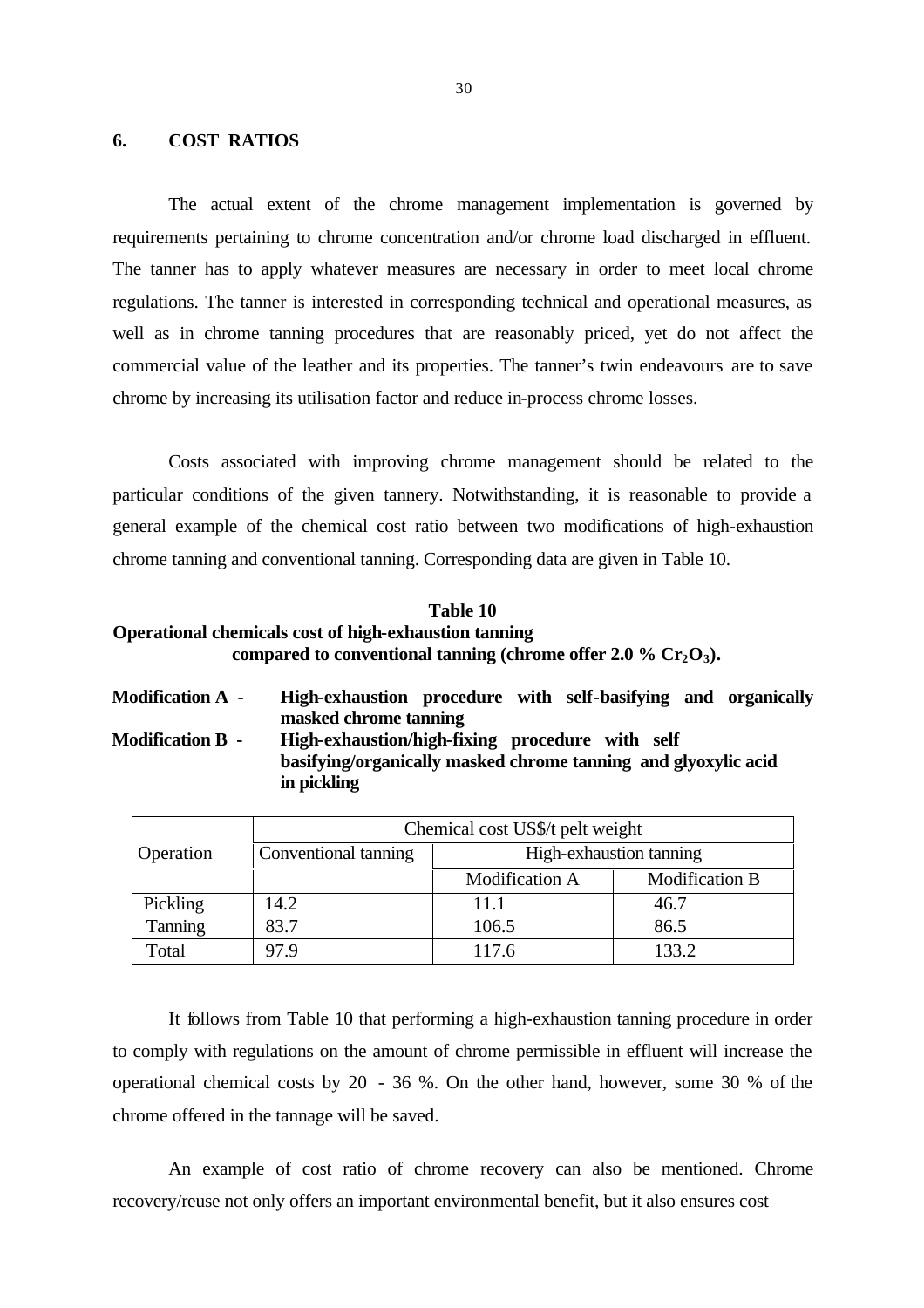savings in terms of fresh chrome and effluent treatment. The cost effectiveness depends on float collection efficiency, treatment efficiency, and capital and running costs.

Chrome recovery techniques have a direct bearing on capital and running costs. The choice between an alkali sodium salt and MgO is decisive in terms of capital costs since as a rule a filter press is not needed to dewater the chrome oxide precipitated with MgO. For a daily chrome recovery capacity of  $12 - 15m<sup>3</sup>$  spent floats, capital costs of the following order can be expected:

| Chrome recovery with alkali sodium salt precipitation: | US\$ 150,000 - 200,000 |
|--------------------------------------------------------|------------------------|
| Chrome recovery with magnesium oxide precipitation:    | US\$ 60,000 - 80,000   |

As for running costs, details of the annual operating costs of an Indian chrome recovery plant are available (18). The corresponding data are summarised in Table 11.

| Annual operating costs of a chrome recovery plant                                             |  |
|-----------------------------------------------------------------------------------------------|--|
| Basic indications: processing capacity $3,000$ t/year recovery capacity 9 m <sup>3</sup> /day |  |
| of spent floats, precipitation with MgO, no mechanical dewatering                             |  |
|                                                                                               |  |

**Table 11**

| <b>Item</b>            | Cost/US\$ |
|------------------------|-----------|
| Maintenance            | 1,500     |
| Labour                 | 1,000     |
| Chemicals              | 9,000     |
| Electricity            | 500       |
| Miscellaneous          | 2,000     |
| Total operating costs  | 14,000    |
| <b>Financial</b> costs | 7,800     |
| Depreciation           | 5,200     |
| Total annual costs     | 27,000    |

It can be seen from Table 11 that chemicals (MgO, sulphuric acid) represent a significant share (60%) of the operating costs. Prices for precipitants are dependent on where they are produced. Typical European prices are as follows:

| MgO                             | US\$ $1.07$ /kg |
|---------------------------------|-----------------|
| Na <sub>2</sub> CO <sub>3</sub> | US\$ $0.83$ /kg |
| NaOH                            | US\$ $0.29$ /kg |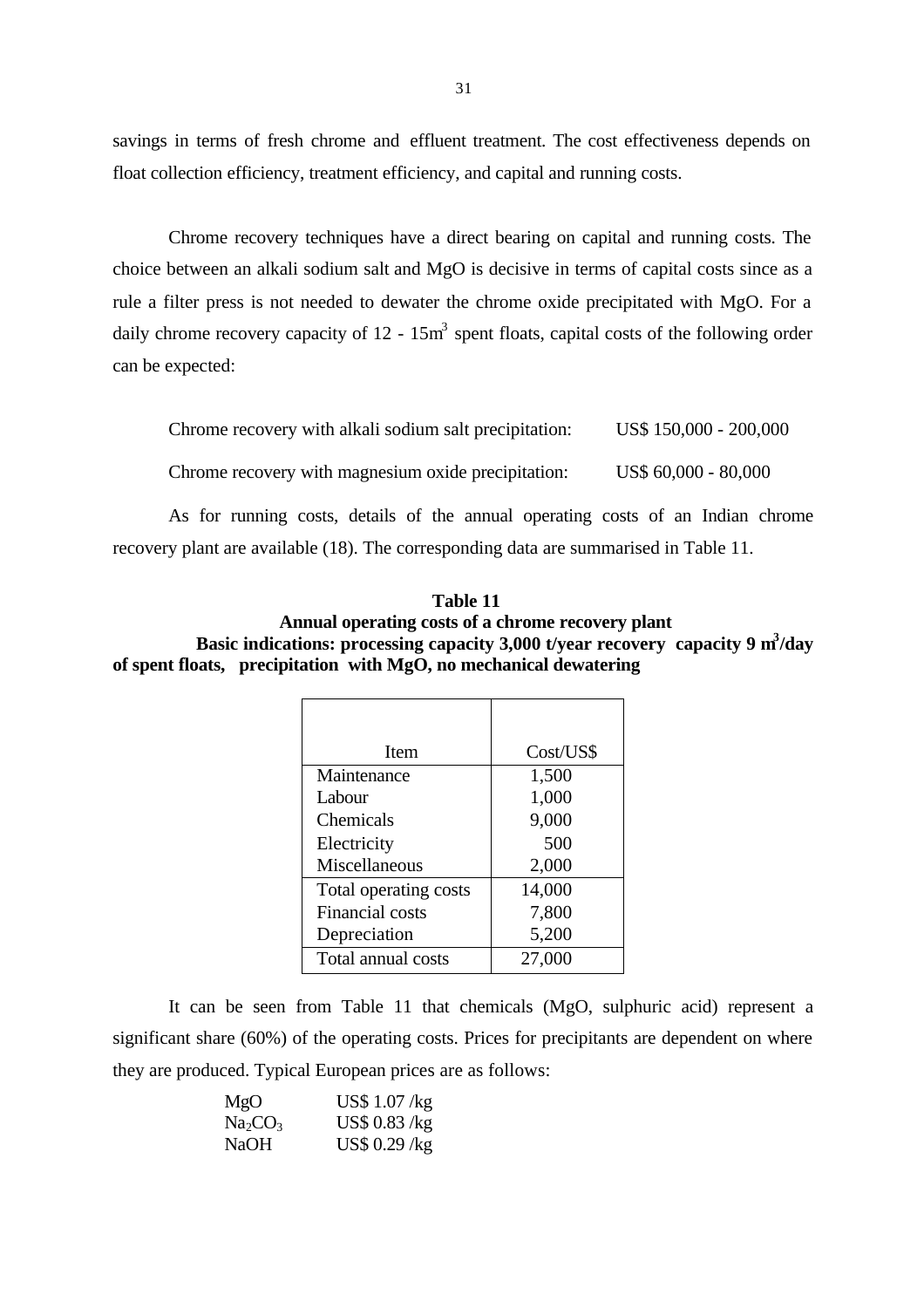Evidently the chemical costs will be higher when spent floats are precipitated using MgO. It follows from the data on the Indian chrome-recovery plant that total annual costs related to processed hides amount to US\$ 9 /t raw hides. Taking into consideration the operating costs associated with mechanical dewatering, total annual costs related to one tonne of processed hides will be higher in most cases when the mechanical process is applied.

Drawing on operational experience, the profitability of chrome recovery plant based on the use of MgO (14, 21) can be calculated. The profitability expressed in terms of the payback time is shown in Figure 22.





Assuming a reasonable payback period of three years, a chrome recovery plant based on the use of MgO would be profitable at a capacity as low as  $2.5 \text{ m}^3$ /day. Similar calculations with a longer payback period can also be made for a recovery plant using alkali sodium salt and mechanical dewatering. In general, the higher the recovery plant capacity, the greater the potential profitability.

Profitability levels are influenced by the total volume of spent floats recovered. In conventional chrome tanning, up to 30 % of the chrome offer contained in spent floats can be recovered. In addition, profitability may also be heightened by the reuse of supernatant water or filtrate as a float in first soaking or pickling.

The choice between direct float recycling or indirect recovery depends on individual circumstances in the tannery concerned. With regard to direct recycling technique, the following aspects deserve special mention:

- C Lower capital costs (sieve, storage tanks, pumps, distribution pipes)
- C No additional chemicals
- C Lower running costs
- C Excess float volume
- C Lower chrome reuse in practice

From the economic standpoint, no general explicit recommendation can be made as to the optimum mode of reusing chrome from spent tanning/retanning floats.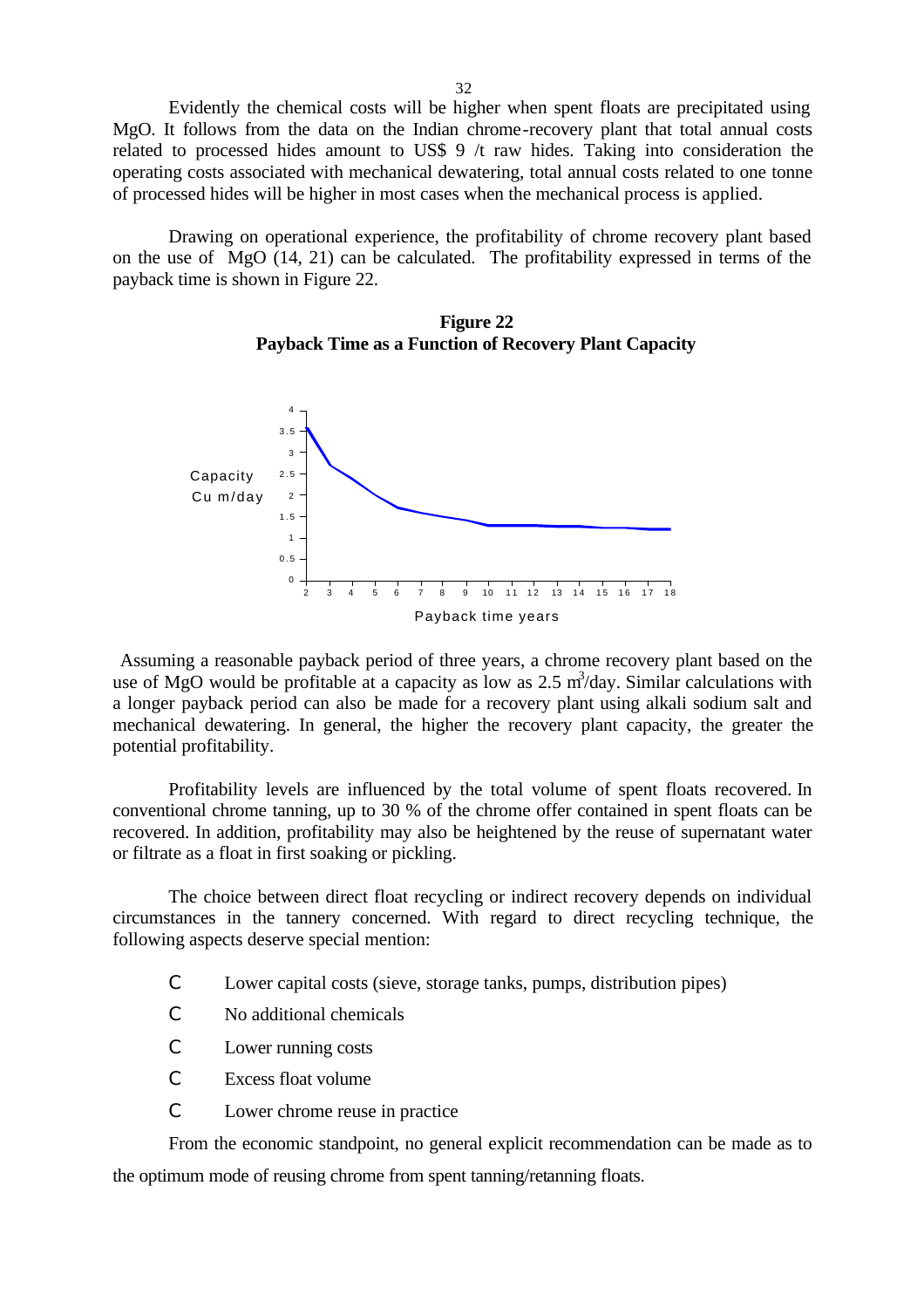### **7. ADVANTAGES AND LIMITATIONS OF VARIOUS METHODS**

Securing a substantial increase in the utilisation of chrome in tanning operations is the touchstone of advanced chrome management. Chrome utilisation can be increased in three ways: high-exhaustion chrome tanning; direct recycling of spent floats; and chrome recovery/reuse. The efficiency of the various options has been described in the previous chapters. The circumstances essential to minimising the chrome load in effluent have also been evaluated. As a decision-making tool for tanners confronted with the task of choosing a suitable option, the features of the three options are summarised below in Figures 23-25.



**Figure 23 Advantages and limitations of high-exhaustion chrome tanning**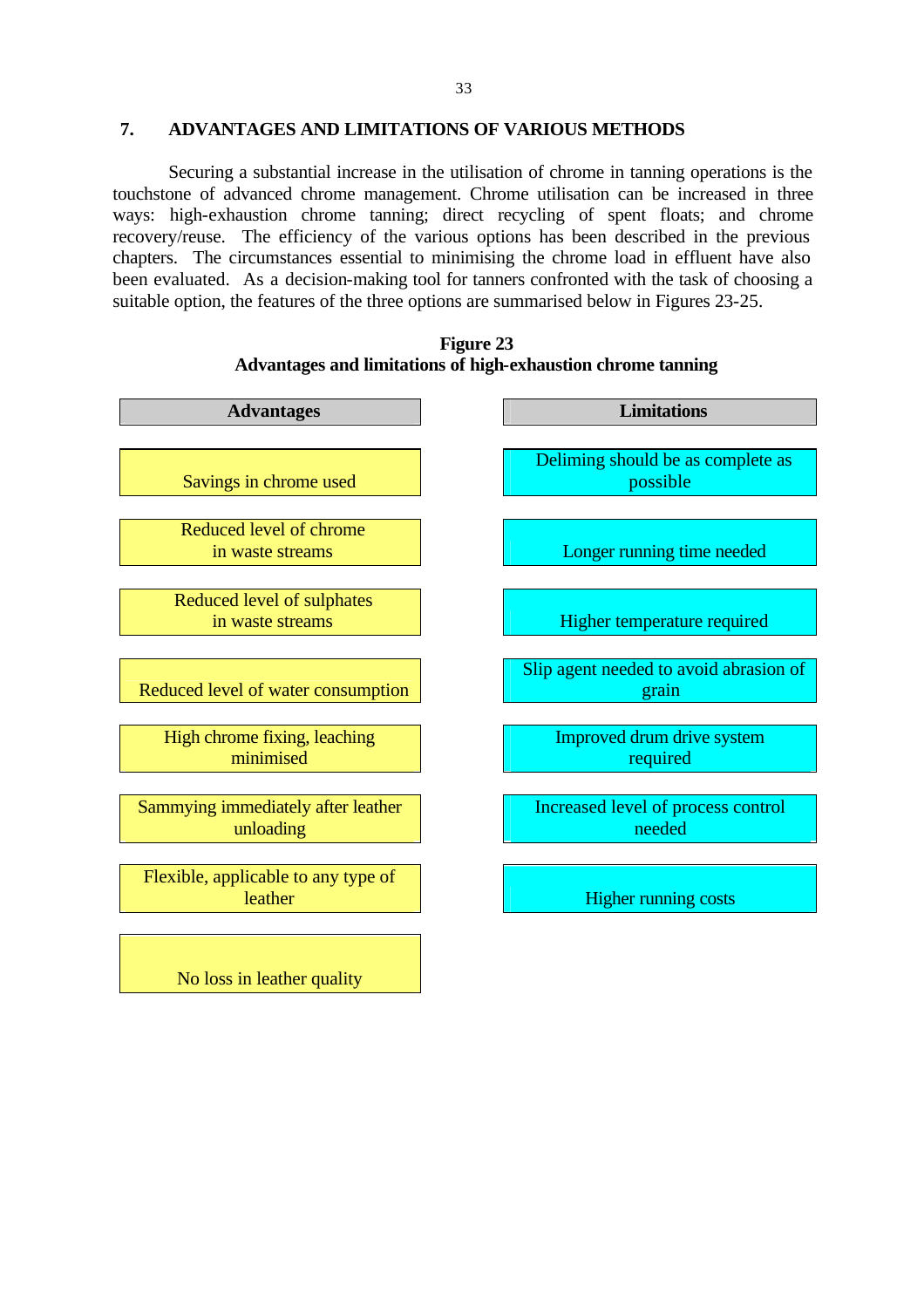

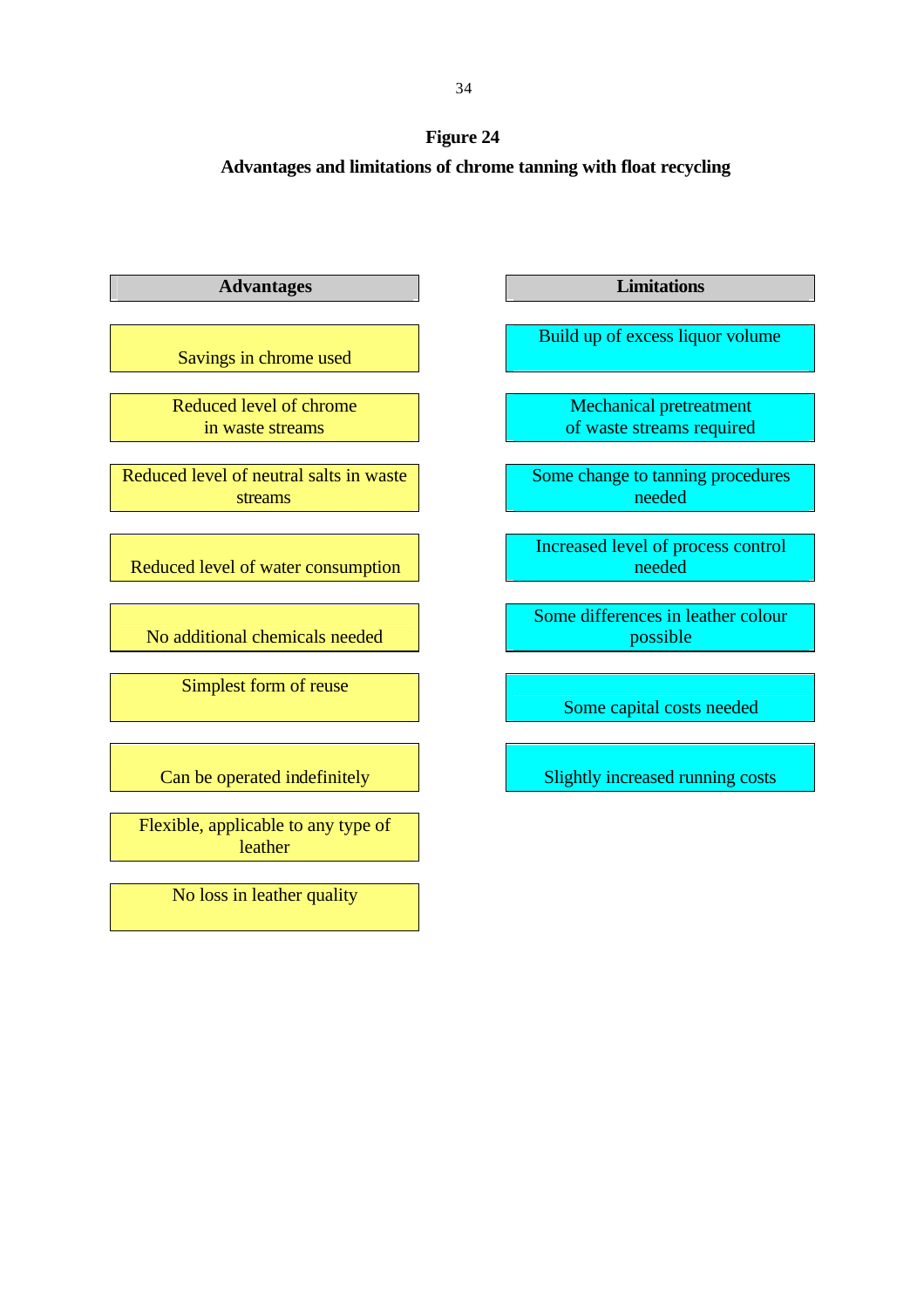# 35 **Figure 25**

# **Advantages and limitations of chrome tanning with chrome recovery/reuse**

| <b>Advantages</b>                              | <b>Limitations</b>                                   |
|------------------------------------------------|------------------------------------------------------|
| Savings in chrome used                         | Mechanical pretreatment of waste<br>streams required |
| Reduced level of chrome in waste<br>streams    | Increased discharge of neutral salts                 |
| Close to using fresh chrome                    | Additional chemicals and man power<br>required       |
| Minimum procedure change in<br>tanning         | Increased level of process control<br>needed         |
| <b>Treating all liquors</b>                    | More complex plant needed                            |
| No build up of excess liquor volume            | Some differences in leather colour<br>possible       |
| Can be operated indefinitely                   | <b>Higher capital costs</b>                          |
| Flexible, applicable to any type of<br>leather | <b>Higher running costs</b>                          |
| No loss in leather quality                     |                                                      |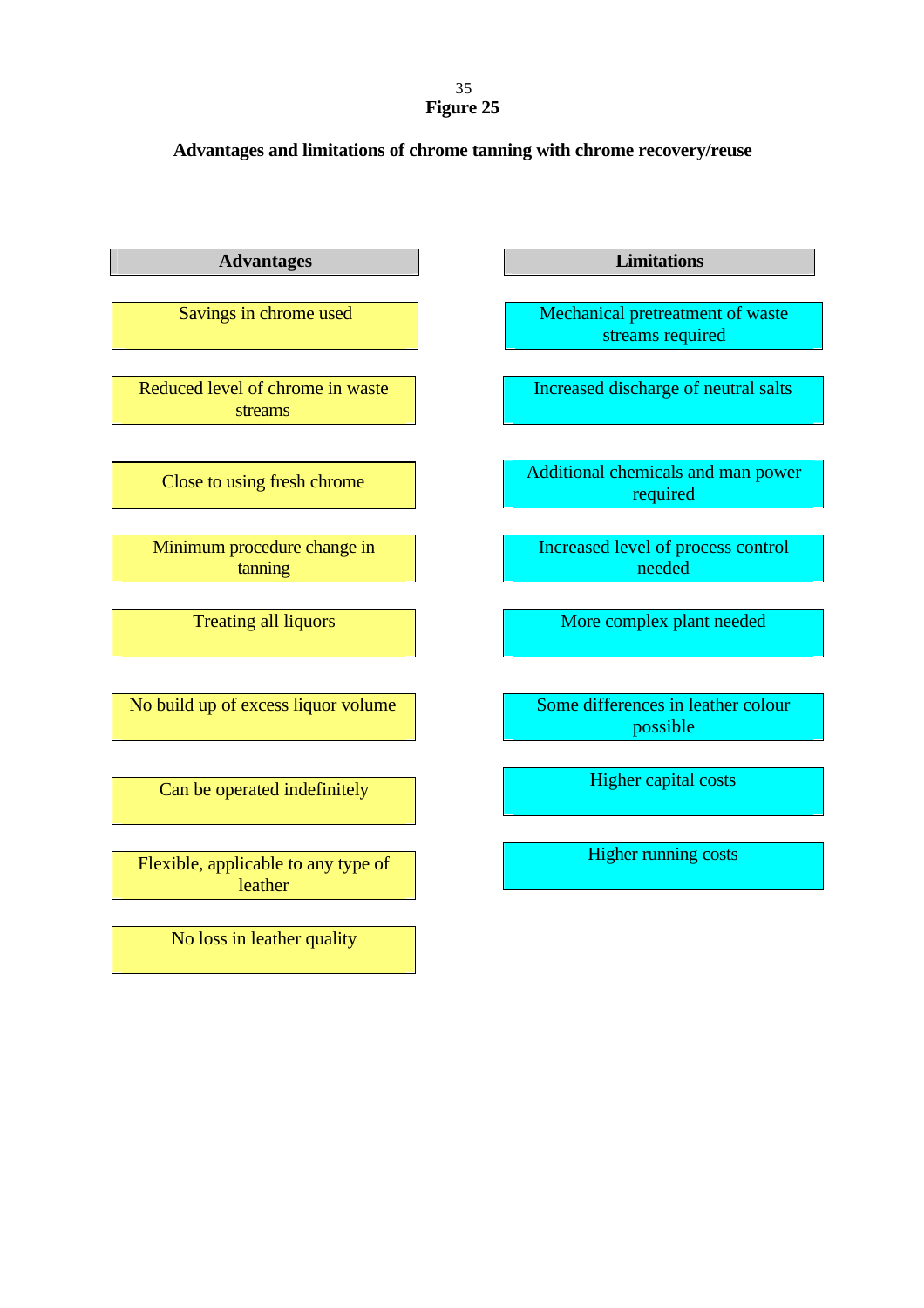#### **8. CONCLUSIONS**

The efficient and effective management of the chrome tanning process and chrome wastes in a tannery are primary concerns in a successful operation. The material balance in leather manufacture has proved that in the traditional process less than 50 % of the chrome input is to be found in leather while more than 50 % is disposed in solid/liquid waste streams.

For this reason, chrome management aims at improving chrome utilisation in tanning processes to a maximum degree in order to minimise the amount of chrome discharged into effluent. Under normal conditions, only 60 - 80 % of the chrome offer is utilised in tanning. In general, leather manufacture produces a chrome discharge of 3 - 7 kg Cr/t w/s hides, which corresponds to a concentration of 60 - 140 mg Cr/l in mixed wastewater streams with a water consumption of 50  $m<sup>3</sup>/t$  w/s hides. This concentration is not acceptable according to current legislative limits in most countries.

In practice, three principal approaches to maximising chrome utilisation in tanning processes have been developed: high chrome uptake in tanning; direct tanning floats recycling; and chrome recovery/reuse after its precipitation and redissolving.

**Optimising process parameters** and **modifying the tanning process** are two effective ways of increasing the chrome uptake in tanning. Mechanical action, chrome concentration, chrome offer, pH, temperature and reaction time are the main parameters to be optimised.

Improved chrome uptake can be achieved by finishing the tanning at the highest possible pH and temperature levels. End-values up to  $40 - 45^{\circ}\text{C}$  and pH 4.0 - 4.2 are advantageous. Benefits are secured by using the lowest possible amount of chrome offer combined with a tanning time of maximum length and high drum speeds. Unless the tanning process is modified, a chrome offer lower than 1.7 %  $Cr_2O_3$  on pelt weight is not recommended. It is reported that the amount of chrome discharged from a tanning operation fluctuates in a range of 2 - 5 kg Cr/t w/s hides. When optimising process parameters in order to increase the chrome uptake, the amount of chrome discharged in effluent is at the lower end of that range.

Modifications to the tanning process may involve masking the chrome tanning complexes and increasing collagen reactivity. A combination of process modifications and process parameter optimisation are the basis for modern high-exhaustion chrome tanning processes. Chrome utilisation in high-exhaustion tanning can be increased by up to 98 %. The chrome offer can be reduced from a standard level 2.0 %  $Cr_2O_3$  to 1.3 %  $Cr_2O_3$  on pelt weight depending on the pelt thickness, yet without affecting the leather quality. Chrome leaching in post-tanning operations can also be minimised; it requires an improved drum drive system and an increased level of process control. High-exhaustion tanning can result in a discharge of only 0.4 kg Cr/t w/s hides. In a modern tannery, a concentration of 13 mg Cr/l may be expected in mixed waste water streams when assuming maximum water consumption of 30  $m^3$ /t w/s hides.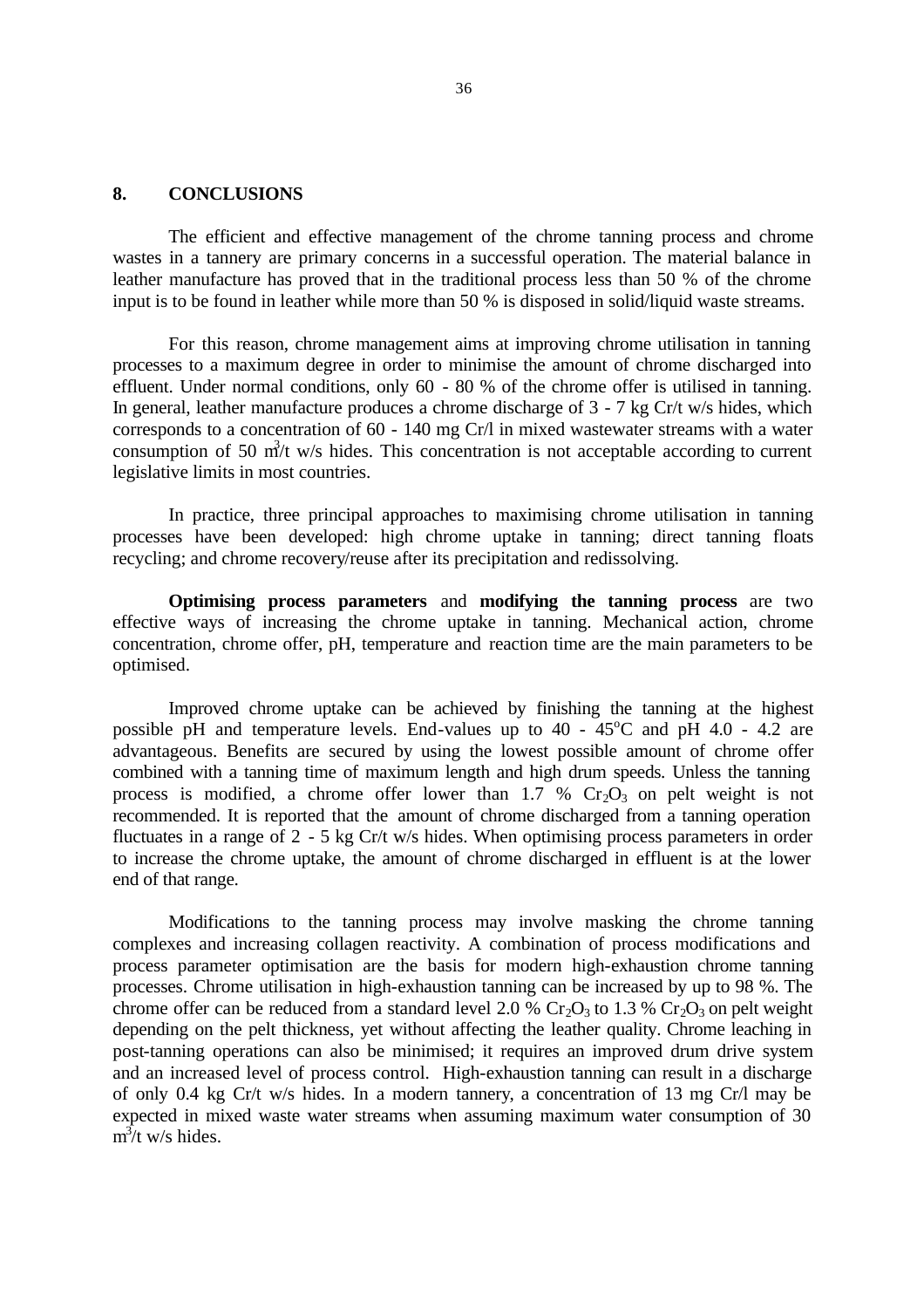The direct recycling of spent floats from chrome tanning back into processing is the simplest form of reusing chrome. The industry employs several recycling techniques. Using

a simple recycling technique, 90 % efficiency can be attained. Efficiency, however, is limited by a build-up of excess liquor volume. Better float collection and more sophisticated

 recycling technique contribute to the attainment of 95 - 98 % efficiency, where after the amount of chrome discharged in effluent drops to 0.30-0.75 kg Cr/t w/s hides. This, too, calls for an increased level of process control and some capital investment.

Chrome recovery is an indirect way of recycling chrome in leather production. It enables the tanner to avoid problems attributable to the accumulation of float volume. In principle, it entails recovering the chrome from floats containing residual chrome by means of precipitation and separation of suspension, before ultimately redissolving it in acid for reuse. Variations arise in terms of the alkali used to precipitate the chrome (sodium hydroxide/carbonate, magnesium oxide) and the need to apply a filtration technique. Higher capital and running costs are to be expected.

The choice between high-exhaustion tanning, direct float recycling and indirect recovery/reuse depends on individual conditions in the tannery concerned. No explicit recommendation can be made as to the optimum way of reusing the chrome and reducing it to a minimal level in the wastewater stream.

A brief survey of the chrome balance shows that when processing the leather by conventional tanning and/or chrome retanning with a chrome offer of 15-17 kg Cr/t w/s hides, 40-45 % of the chrome offer remains in the leather, 26-30 % in the solid waste and about 30 % in effluent, while 21-24 % of the chrome offer can be recovered and reused. When processing leather by high-exhaustion tanning and/or chrome retanning with a chrome offer of 10-13 kg Cr/t w/s hides, 57-60 % of the chrome offer remains in the leather, 32-38 % in the solid waste and 3-8 % in effluent. Only 1-5 % of the chrome offer can be recovered and reused.

The lowest practically attainable amount of chrome in effluent lies somewhere between 0.3 and 0.4 kg Cr/t w/s hides. Thus, with a standard effluent production of 30  $m^3/t$ w/s hides, the chrome concentration ranges between 10 and 14 mg Cr/l. However, legislative requirements most frequently stipulate a range of 1-4 mg Cr/l, thus making it mandatory to precipitate all waste streams from tanning/post-tanning operations, once the chrome has been recovered. Calcium hydroxide combined with ferric and/or aluminium salt is considered the most suitable precipitant. Only after precipitation, can a concentration of about 1 mg Cr/l (corresponding to an amount of 0.03 kg Cr/t w/s hides) be attained.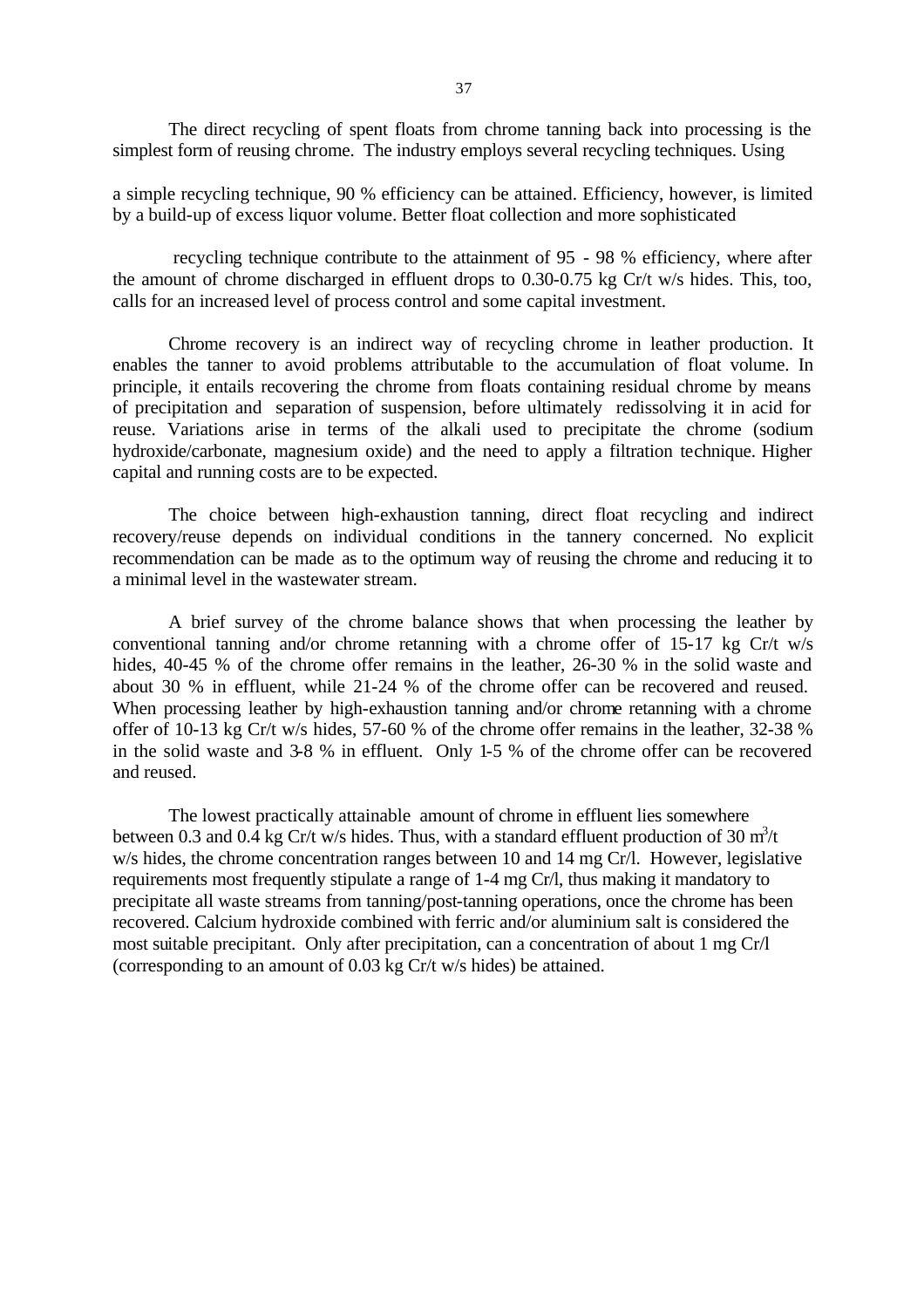#### **REFERENCES**

- 1. Bosnic, M., Buljan, J., Daniels, R. P.: Pollutants in Tannery Effluents. UNIDO, Vienna, 1998.
- 2. Poncet, T: Sludge Landfill Model Site Manual. UNIDO, Vienna, 1998.
- 3. Environment Commission of I.U.L.T.C.S.: IUE Recommendations for Solid By-Product Management. London 1997.
- 4. Buljan, J., Reich, G., Ludvik, J.: Mass Balance in Leather Processing. UNIDO, Vienna, 1997.
- 5. Environment Commission of I.U.L.T.C.S.: IUE Recommendations on Cleaner Technologies for Leather Production. London 1997.
- 6. Covington, A. D.: Chrome Management. Proceedings of the Workshop on Pollution Abatement and Waste Management in the Tanning Industry. Ljubljana, 1995.
- 7. Frendrup, W.: UNEP Cleaner Production Industrial Sector Guide. Leather Industry. Taastrup, 1995.
- 8. Heidemann, E.: Fundamentals of Leather Manufacturing. Darmstadt, 1993.
- 9. Covington, A. D.: JALCA 86, 376 (1991).
- 10. Covington, A. D.: JALCA 86, 456, (1991).
- 11. Daniels, R. P.: World Leather 7, No.2, p.73 (1994).
- 12. Fuchs, K. H., Kupfer, R., Mitchell, J. W.: JALCA 88, 402, (1993).
- 13. Bayer, AG.: Tanning, Dyeing, Finishing. Leverkusen, 1987.
- 14. van Vliet, M.: Cleaner Technologies. Proceedings of the Workshop on Topical Questions of the Environment Protection in the Leather Manufacturing. Partizánske, 1996.
- 15. Francke, H.: Das Leder 44, 89 (1993).
- 16. Ludvik, J.: Scope for Decreasing the Pollution Load in Leather Processing. UNIDO, Vienna, 1998.
- 17. Davis, M. H., Scroggie, J. G.: JSLTC 57, 13, 35, 53, 81,173 (1973).
- 18. Rajamani, S.: Appropriate Chrome Recovery and Reuse System Experience in Indian Tanneries. Proceedings of the Workshop on Pollution Abatement and Waste Management in the Tanning Industry. Ljubljana, 1995.
- 19. Hellinger, K.: Chrom-Rückgewinnung und Eliminierung bei der Lederherstellung. 1. Freiberger Polymertag. Freiberg, 1993.
- 20. Rydin, S.: Reduction of Chrome Discharge from the Leather Industry. Minutes of the European Workshop on Environmental Technologies in the Leather Industry. Bologna, 1995.
- 21. van Vliet, M.: World Leather 7, No.6, p.15 (1994).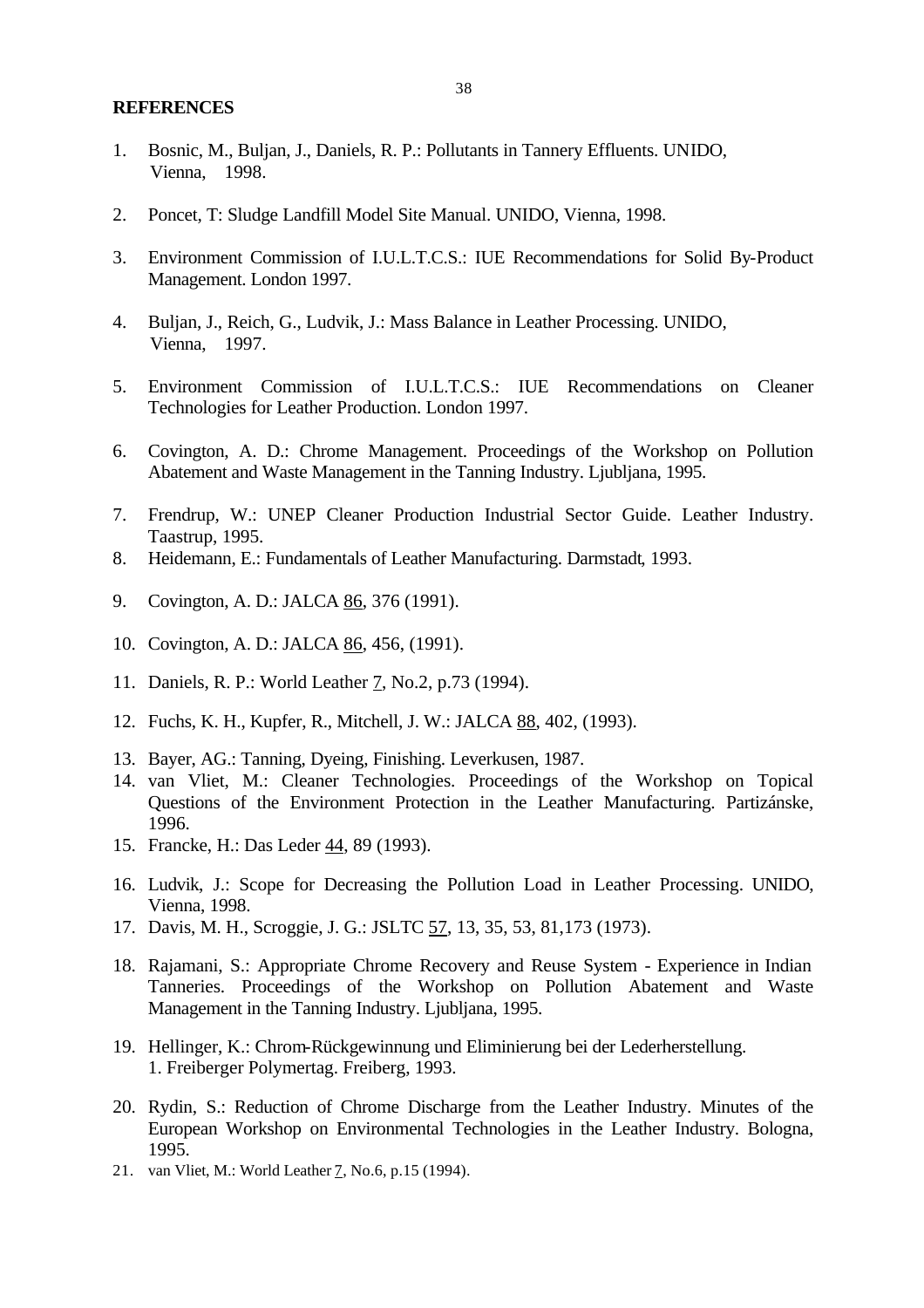| <b>Parameter</b>                                                              | <b>Denmark</b> | <b>France</b> | <b>Germany</b> | <b>The</b><br><b>Netherlands</b> | <b>Belgium</b> | <b>Norway</b>  | <b>Sweden</b>       | <b>Switzerland</b> | <b>United</b><br>Kingdom      | <b>USA</b>                      |
|-------------------------------------------------------------------------------|----------------|---------------|----------------|----------------------------------|----------------|----------------|---------------------|--------------------|-------------------------------|---------------------------------|
| Maximum<br>acceptable<br>concentration in the<br>soil mg Cr/kg of dry<br>soil | 100            | 150           | 100            | $100^{1}$                        | 150            |                |                     |                    | 600                           | No limit (3,000<br>before 1993  |
| Maximum<br>concentration in<br>sludge<br>mg Cr/kg of dry<br>sludge            | 100            | 1,000         | 900            | 500                              | 500            | 200            | 150                 | 1,000              |                               | No limit (150 before<br>1993)   |
| Suggested annual<br>chrome loading<br>(kg/ha/yr)                              |                | 6.0           | 2.0            | 1.0                              | 2.0            | 0.4            | 1.0                 | 2.5                |                               | No limit (3,000<br>before 1993) |
| Maximum<br>recommended<br>chrome loading<br>(kg/ha)                           |                | 360           | 210            | 100                              |                | $\overline{4}$ |                     |                    | 1,000                         |                                 |
| Suggested<br>maximum annual<br>sludge solids<br>application<br>(t/ha/year)    | 1.5            | 3.0           | 1.7            | 2 (arable)<br>1 (grass)          |                | $\overline{2}$ | $\mathbf{1}$        | 2.5                |                               |                                 |
| Maximum sludge<br>solids loading<br>(t/ha)                                    |                |               | 167            | 200                              |                | 20             | $5$ in $5$<br>years |                    |                               |                                 |
| Minimal soil pH                                                               |                | 6.0           |                |                                  |                |                |                     |                    | 6.5 (arable)<br>$6.0$ (grass) |                                 |

<sup>1</sup> Varies according to clay content